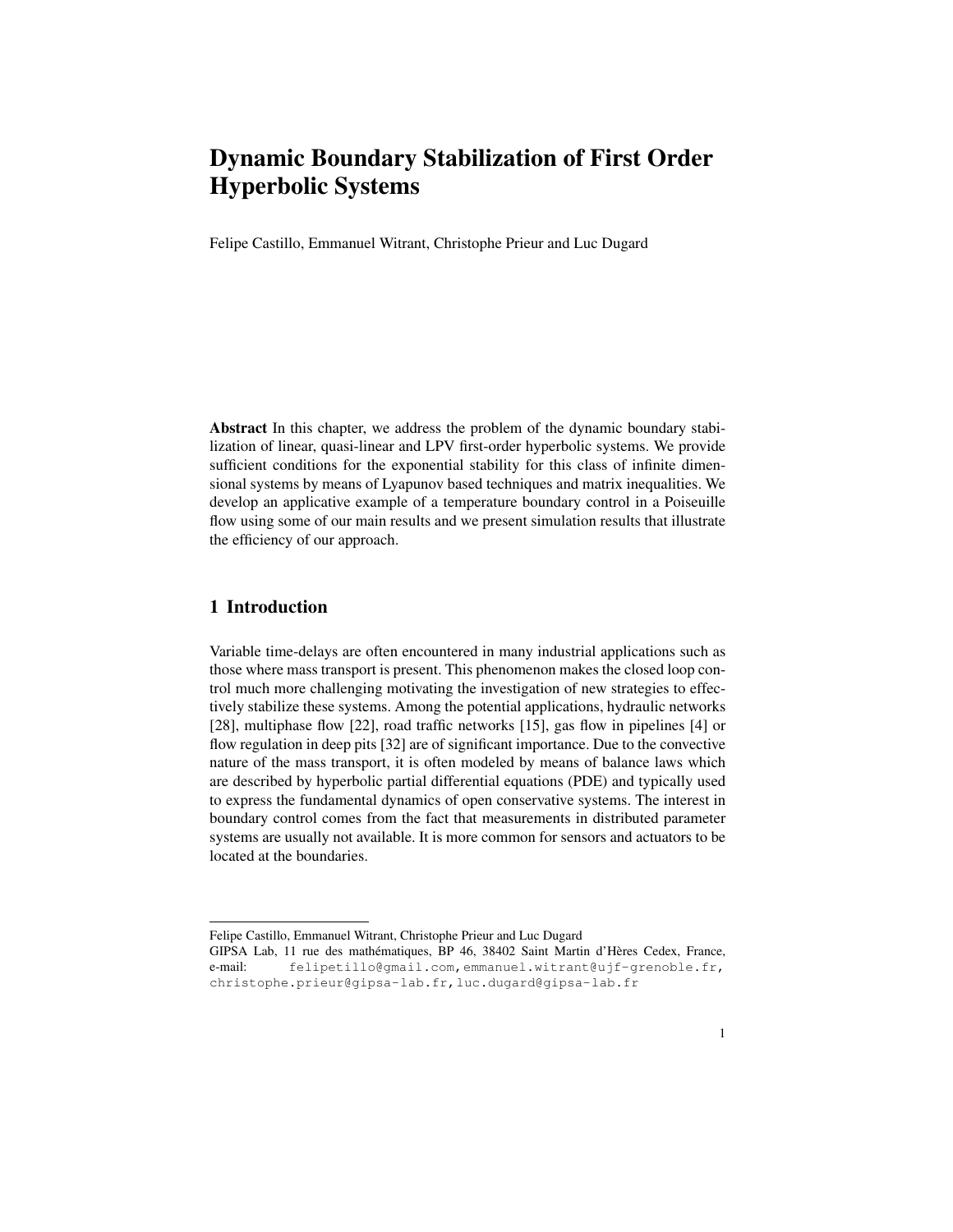Techniques based on Lyapunov functions are commonly used for the stability analysis of infinite dimensional dynamical systems, such as those described by strict hyperbolic partial differential equations. One of the main properties of this class of PDEs is the existence of the so-called Riemann transformation which is a powerful tool for the proof of classical solutions, analysis and control, among other properties [2]. Control results for first-order hyperbolic systems do exist in the literature. For instance, sufficient conditions for controllability and observability of quasilinear hyperbolic systems have been obtained in [20]. The works of Krstic and co-workers (e.g. [18, 17, 23, 30]) on boundary control using backstepping designs, and the works of Coron and co-workers (e.g. [11, 12, 5, 14]) on dissipative boundary conditions, are some of the most representative references for the boundary control of first-order hyperbolic systems. In [21], the boundary control problem is investigated using a frequency domain approach while [1] focuses in the disturbance rejection problem. In [26], a strict time-varying Lyapunov function that allows establishing the asymptotic stability of time-varying hyperbolic systems is formulated for timeinvariant boundary conditions and in [25] the boundary control of switched linear hyperbolic systems is considered. Other important references on boundary control are found in [13, 19, 24, 27]. However, results in dynamic boundary stabilization of hyperbolic systems has been less explored and therefore we have proposed some strategies to address this aspects in our previous works [8, 7, 9].

In this chapter, we provide an extension of our previous results and general overview of the dynamic boundary stabilization of hyperbolic systems. We start with a brief description of the class of first-order hyperbolic systems considered in this work. In Section 3, we use Lyapunov-based techniques to establish sufficient conditions for exponential stability of linear, LPV and quasi-linear hyperbolic systems with dynamics associated with their boundary conditions. A polytopic approach is developed for the LPV and quasi-linear hyperbolic systems to guarantee the exponential stability inside a prescribed non-empty convex set. The main results are presented in three theorems using a matrix inequality framework. Finally in Section 4, a reduced physical model of an experimental setup for the regulation of the output temperature in a Poiseuille flow is developed. A temperature boundary control is designed using the main contributions of this work. Simulation results are presented to illustrate the effectiveness of the proposed control strategy.

#### 2 Linear and Quasi-Linear Hyperbolic Systems

Let *n* be a positive integer and  $\Theta$  be an open non-empty convex set of  $\mathbb{R}^n$ . Consider the following class of quasi-linear hyperbolic systems of order *n*:

$$
\partial_t \xi(x,t) + \Lambda(\xi) \partial_x \xi(x,t) = 0 \quad \forall x \in [0,1], t \ge 0 \tag{1}
$$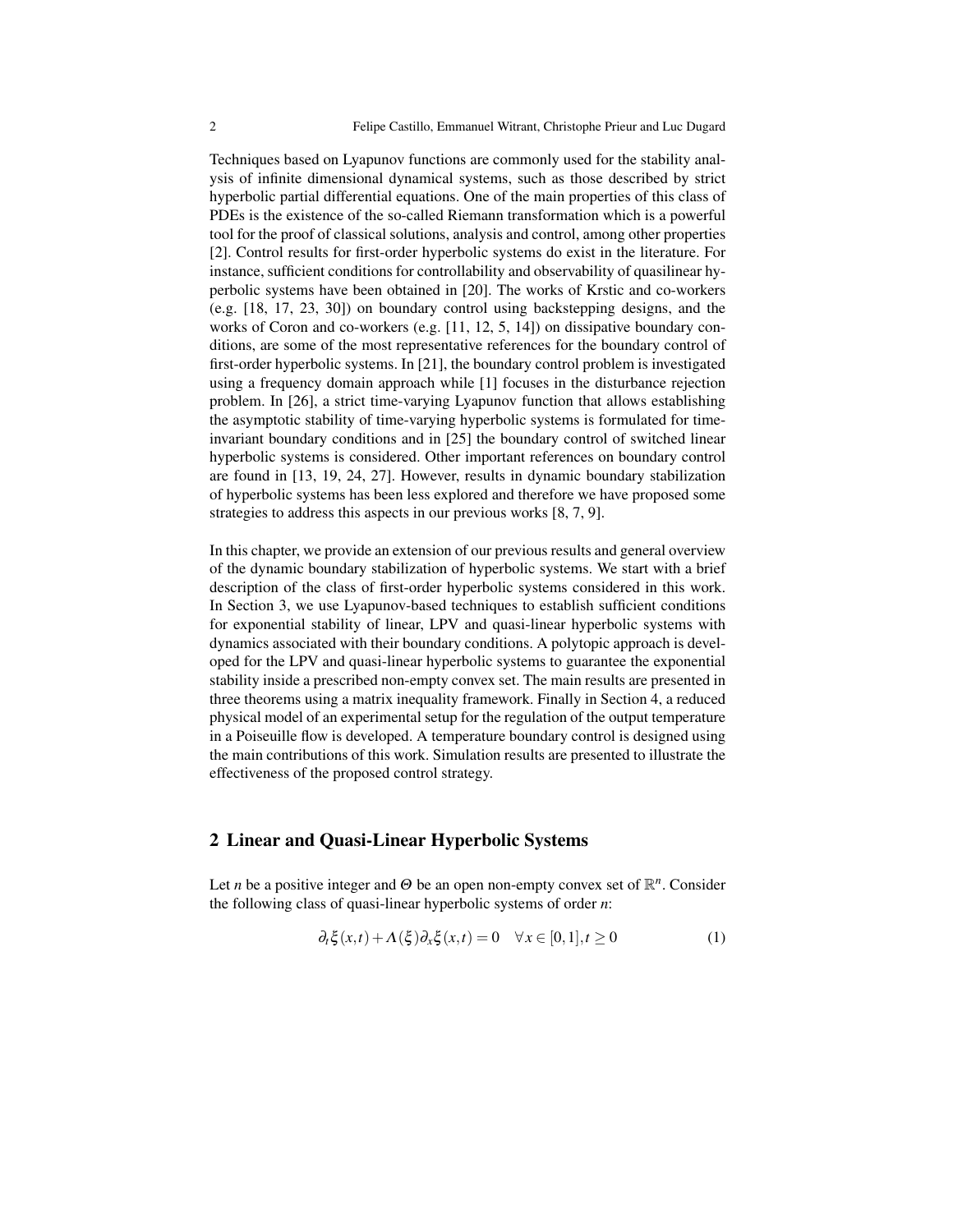where  $\xi : [0,1] \times [0,\infty) \to \mathbb{R}^n$  and  $\Lambda$  is a continuously differentiable diagonal matrix function  $\Lambda: \Theta \to \mathbb{R}^{n \times n}$  such that  $\Lambda(\xi) = diag(\lambda_1(\xi), \lambda_2(\xi), ..., \lambda_n(\xi))$ . Assume the following.

**Assumption 1:** The following inequalities hold for all  $\xi \in \Theta$ :

$$
0 < \lambda_1(\xi) < \lambda_2(\xi) < \ldots < \lambda_n(\xi)
$$
 (2)

If  $\Lambda(\xi) = \Lambda$ , then (1) is a linear hyperbolic system given by:

$$
\partial_t \xi(x,t) + \Lambda \partial_x \xi(x,t) = 0 \quad \forall x \in [0,1], t \ge 0 \tag{3}
$$

*Remark 1. Define the open non-empty convex set of* R *<sup>n</sup>* Ω *and consider the general class of quasi-linear hyperbolic systems of order n defined as follows [29]:*

$$
\partial_t s(x,t) + F(s(x,t))\partial_x s(x,t) = 0 \tag{4}
$$

*where*  $s(x,t) \in \Omega$ , and  $F: \Omega \to \mathbb{R}^{n \times n}$  is a continuously differentiable function. If (4) *is strictly hyperbolic (all eigenvalues of F*(*s*) *are different from zero and different*  $b$ etween each other), then a bijection  $\xi(s) \in \Theta \subset \mathbb{R}^n$  may exist, such that (4) can be *transformed into the following system of coupled transport equations (it has been proved that for*  $n \leq 2$ *, this bijection always exists [10])*:

$$
\partial_t \xi_i(x,t) + \lambda_i(\xi(x,t)) \partial_x \xi_i(x,t) = 0, \quad i \in [1,...,n]
$$
\n(5)

*where* ξ*i*(*x*,*t*) *are called the Riemann coordinates of* (4)*, which are constant along the characteristic curves described by:*

$$
\frac{dx}{dt} = \lambda_i(\xi(x,t))\tag{6}
$$

where  $\xi = [\xi_1, \xi_2, ..., \xi_n]^T$ . Using the transformation with Riemann coordinates, the *system* (4) *can be expressed in the form of* (1).

We consider the following boundary controls for the quasi-linear hyperbolic system (1):

$$
\dot{X}_c = A_c X_c(t) + B_c u_c(t)
$$
\n
$$
Y_c(t) = C_c X_c(t) + D_c u_c(t)
$$
\n(7)

with

$$
Y_c(t) = \xi(0, t), \quad u_c = K\xi(1, t)
$$
\n(8)

where  $X_c \in \mathbb{R}^{n_x}, A_c \in \mathbb{R}^{n_x \times n_x}, B_c \in \mathbb{R}^{n_x \times n}, C_c \in \mathbb{R}^{n \times n_x}, D_c \in \mathbb{R}^{n \times n}, K \in \mathbb{R}^{n \times n}, u \in \mathbb{R}^n$ and  $n_x \geq 1$ . Define the initial condition for (1) and (7) as: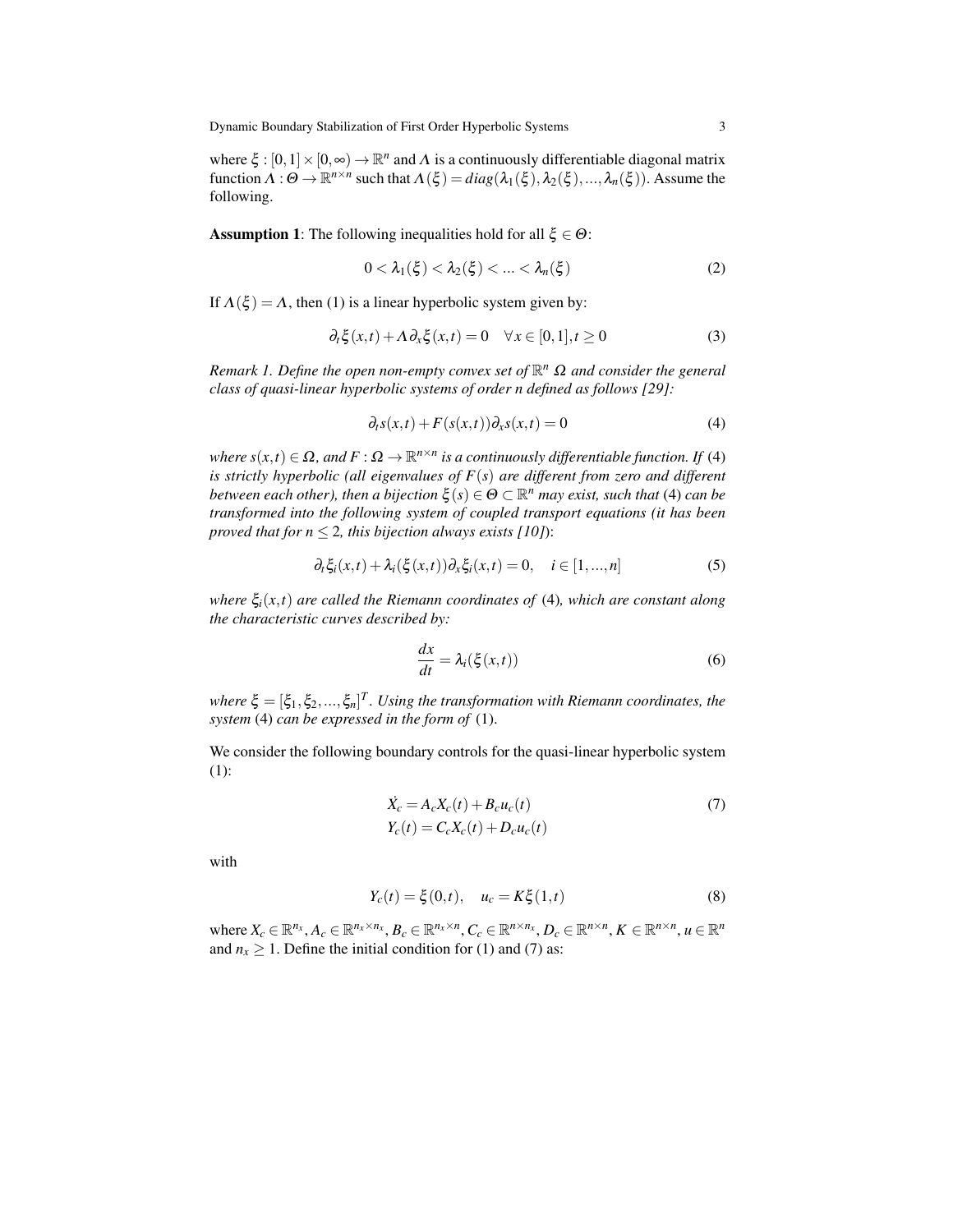$$
\begin{cases} \xi(x,0) = \xi^{0}(x), & \forall x \in [0,1] \\ X_c(0) = X_c^{0} \end{cases}
$$
 (9)

where  $\xi^0(x) \in L^2((0,1); \mathbb{R}^n)$  and  $X_c^0 \in \mathbb{R}^{n_x}$ . It has been proved that there exists a  $\delta_0 > 0$  and a  $T > 0$  such that for every  $\xi^0 \in H^2((0,1), \mathbb{R}^n)$  satisfying  $|\xi^0|_{H^2((0,1),\mathbb{R}^n)} < \delta_0$  and the zero-order and one-order compatibility conditions, the Cauchy problem  $((1), (7)$  and  $(9)$ ) has a unique maximal classical solution satisfying (see e.g. [11] and [16], among other references):

$$
|\xi(.,t)|_{H^2} < \delta_0 \quad \forall t \in [0,T)
$$
\n
$$
(10)
$$

Moreover, for linear hyperbolic systems (3), it holds for  $T = +\infty$ .

*Remark 2. Under Assumptions 1 and static boundary conditions, there is no coupling between the states and thus a controller can be designed for each state separately. However, this is not true for the dynamic boundary conditions* (7) *since it induces a coupling between the states and motivates further analysis for the control design.*

#### 3 Dynamic Boundary Stabilization of Hyperbolic Systems

In this section, we give sufficient conditions for the dynamic boundary stabilization of linear, LPV and quasilinear hyperbolic systems (Sections 3.1, 3.2 and 3.3, respectively). More precisely, we address the problem of finding the boundary control gain  $K$  (according to  $(7)$ ) such that  $(1)$  is exponentially stable.

# *3.1 Stability of Linear Hyperbolic Systems with Dynamic Boundary Conditions*

Sufficient conditions for the exponential stability of (3) with boundary conditions (7) and initial condition (9) are obtained with the following theorem:

Theorem 1. *[Stability analysis] Along with Assumption 1, assume that there exist two diagonal positive definite matrices*  $P_1 \in \mathbb{R}^{n_x \times n_x}$  and  $P_2 \in \mathbb{R}^{n \times n}$  and a scalar µ > 0 *such that the following matrix inequality is satisfied,*

$$
M = \begin{bmatrix} A_c^T P_1 + P_1 A_c + C_c^T \Lambda P_2 C_c & P_1 B_c K + C_c^T \Lambda P_2 D_c K \\ + K D_c^T \Lambda P_2 D_c K + \mu \Lambda P_1 & E_c^T \Lambda P_2 C_c & -e^{-\mu} \Lambda P_2 \end{bmatrix} \preceq 0 \tag{11}
$$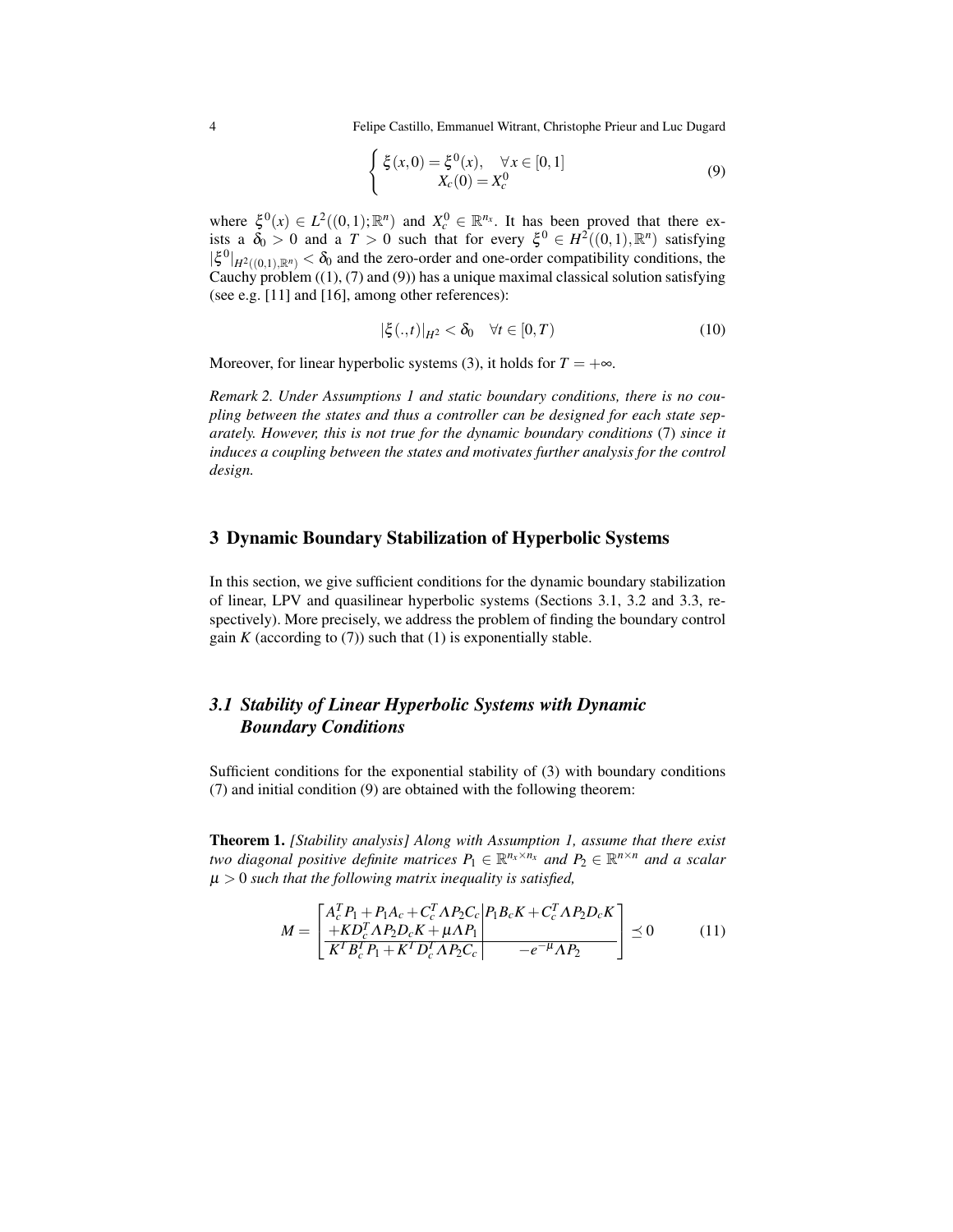*Then, there exist two constant scalars a* > 0 *and*  $b$  > 0 *such that, for all*  $\xi^0$   $\in$  $L^2((0,1); \mathbb{R}^n)$  and  $X_c^0 \in \mathbb{R}^{n_x}$ , the solution of (3), (7) and (9) satisfies, for all  $t \geq 0$ 

$$
||X_c(t)||^2 + ||\xi(t)||_{L^2(0,1)} \le be^{-at} \left( ||X_c^0||^2 + ||\xi^0||_{L^2(0,1)} \right) \tag{12}
$$

**Proof:** Given the diagonal positive definite matrices  $P_1$  and  $P_2$ , consider (as an extension of the Lyapunov function proposed in [12]) the quadratic strict Lyapunov function candidate defined for all continuously differentiable functions  $\xi : [0,1] \rightarrow \Theta$ as:

$$
V(\xi, X_c) = X_c^T P_1 X_c + \int_0^1 (\xi^T P_2 \xi) e^{-\mu x} dx
$$
 (13)

where  $\mu$  is a positive scalar. Note that (13) has some similarities with respect to the Lyapunov function proposed in [27] for boundary control with integral action. Computing the time derivative  $\dot{V}$  of *V* along the classical  $C^1$ -solutions of (3) with boundary conditions (7) and initial condition (9), yields to the following:

$$
\dot{V} = \dot{X}_c^T P_1 X_c + X_c^T P_1 \dot{X}_c + \int_0^1 \left( \dot{\xi}^T P_2 \xi + \xi^T P_2 \dot{\xi} \right) e^{-\mu x} dx \tag{14}
$$

After integration by parts, the following is obtained:

$$
\dot{V} = (X_c^T (A_c^T P_1 + P_1 A_c) X_c) + (\xi (1)^T K^T B_c^T P_1 X_c + X_c^T P_1 B_c K \xi (1))
$$
  
– [e<sup>- $\mu x \xi^T \Lambda P_2 \xi$ ] |<sup>1</sup><sub>0</sub> –  $\mu \int_0^1 (\xi^T \Lambda P_2 \xi) e^{-\mu x} dx$  (15)</sup>

where  $\xi(1) = \xi(1,t)$ . The previous equation can be written using the boundary conditions (7) as follows:

$$
\dot{V} = (X_c^T (A_c^T P_1 + P_1 A_c) X_c) + (\xi (1)^T K^T B_c^T P_1 X_c + X_c^T P_1 B_c K \xi (1))
$$
  
\n
$$
- e^{-\mu} \xi (1)^T A P_2 \xi (1) + X_c^T C_c^T A P_2 C_c X_c + X_c^T C_c^T A P_2 D_c K \xi (1)
$$
  
\n
$$
+ \xi (1)^T K^T D_c^T A P_2 C_c X_c + \xi (1)^T K^T D_c^T A P_2 D_c K \xi (1) - \mu \int_0^1 (\xi^T A P_2 \xi) e^{-\mu x} dx
$$
  
\n
$$
= -\mu X_c^T A P_1 X_c - \mu \int_0^1 (\xi^T A P_2 \xi) e^{-\mu x} dx + \left[ \frac{X_c}{\xi (1)} \right]^T M \left[ \frac{X_c}{\xi (1)} \right]
$$
  
\n(16)

where the matrix *M* is defined as in (11). The matrix inequality  $M \leq 0$  implies that the last term of (16) is always negative or zero. This gives the following inequality:

$$
\dot{V} \le -\mu X_c^T \Lambda P_1 X_c - \mu \int_0^1 (\xi^T \Lambda P_2 \xi) e^{-\mu x} dx \tag{17}
$$

From (2) it can be proved that there always exists a  $\rho > 0$  such that  $\Lambda - \rho I^{n \times n} > 0$ (e.g.  $\rho$  could be the smallest eigenvalue of  $\Lambda$ . Moreover, the diagonality of  $P_1$ ,  $P_2$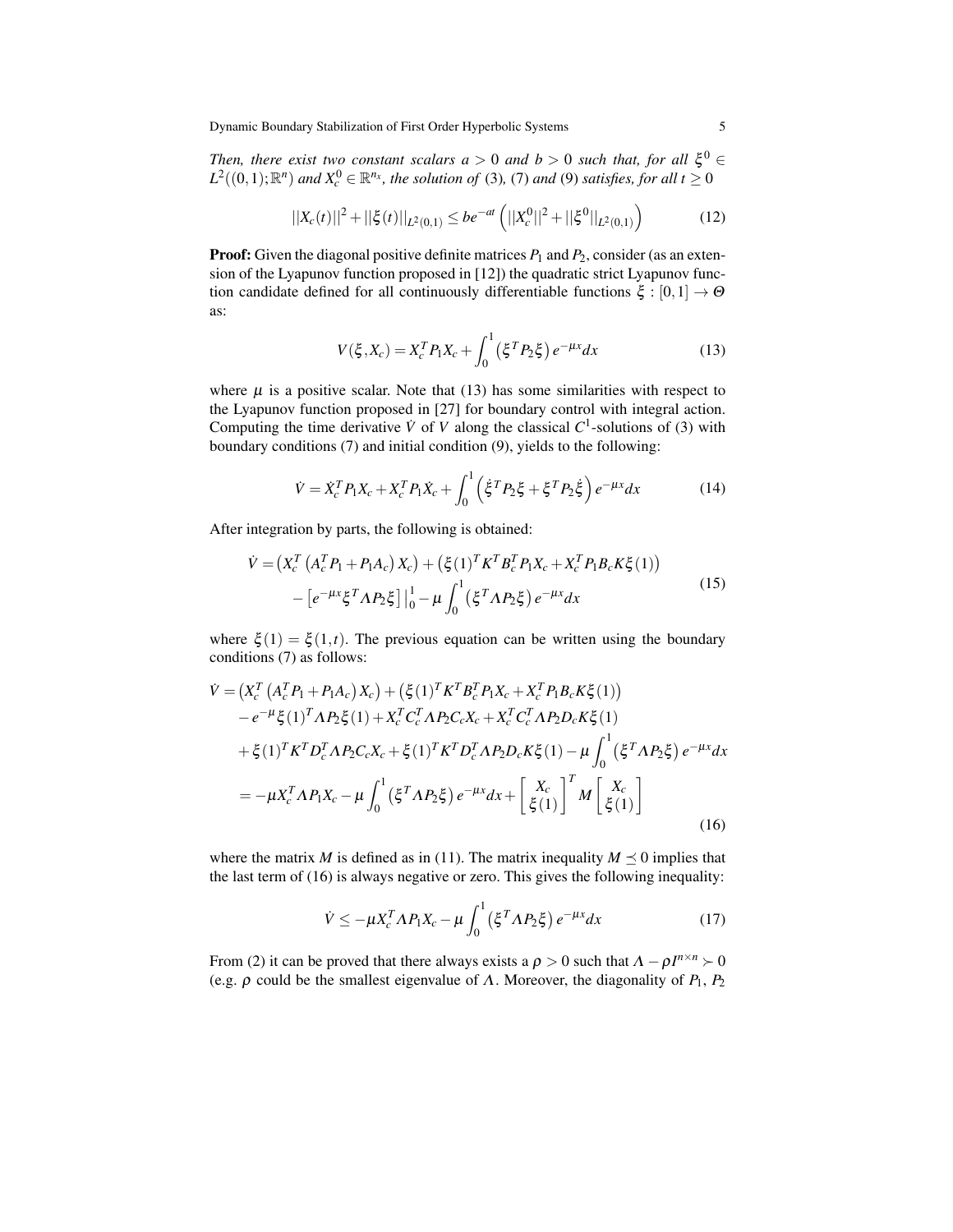and  $\Lambda$  implies that:

$$
\dot{V} \le -\mu \rho V(\xi, X_c) \tag{18}
$$

Therefore, the function (13) is a Lyapunov function for the hyperbolic system (3) with boundary conditions (7).

Integrating the inequality (18) from 0 to *t* gives the following:

$$
V(t) \le V(0)e^{-\mu \rho t} \tag{19}
$$

To obtain the final result (12), we bound the Lyapunov function as follows:

$$
\min\{\lambda_{min}(P_1), \lambda_{min}(P_2)\} (||X_c(t)||^2 + ||\xi(t)||_{L^2(0,1)}) \le
$$
  

$$
V(t) \le \max\{\lambda_{max}(P_1), \lambda_{max}(P_2)\} (||X_c(t)||^2 + ||\xi(t)||_{L^2(0,1)})
$$
 (20)

where  $\lambda_{min}$  and  $\lambda_{max}$  are the minimum and maximum eigenvalues of the considered matrices, respectively. Then, using (19) together with (20) gives:

$$
||X_c(t)||^2 + ||\xi(t)||_{L^2(0,1)} \le \frac{\min\{\lambda_{min}(P_1), \lambda_{min}(P_2)\}}{\max\{\lambda_{max}(P_1), \lambda_{max}(P_2)\}} \left(||X_c^0||^2 + ||\xi^0||_{L^2(0,1)}\right) e^{-\mu \rho t}
$$
\n(21)

which implies that  $a = \mu \rho$  and  $b = \min{\{\lambda_{min}(P_1), \lambda_{min}(P_2)\}} / \max{\{\lambda_{max}(P_1), \lambda_{max}(P_2)\}}$ in (12).  $\blacksquare$ 

Note that the matrix inequality (11) considers, through the Lyapunov matrices  $P_1$ and *P*<sup>2</sup> , the dynamic coupling between the system and its boundary conditions. Inequality (11) along with (18) implies that  $\mu$  is a tuning parameter of the controller design as it explicitly enables to set the convergence speed of the Lyapunov function. Another interesting convergence feature can be deduced from (18): a faster convergence is obtained for larger values of  $\rho$ . This implies that hyperbolic systems with high convective velocities converge faster, which is physically consistent. The following corollary gives a sufficient condition for the design of a stabilizing controller for the particular case where  $C_c$  is a diagonal matrix,  $D_c = 0$  and  $n = n_x$ .

Corollary 1. *[Design of a stabilizing controller] Along with Assumptions 1, if C<sup>c</sup> is* diagonal and  $D_c = 0$  and if there exists a diagonal positive definite matrix  $Q \in \mathbb{R}^{n \times n}$ *and a scalar* µ > 0 *such that the following linear matrix inequality is satisfied,*

$$
\begin{bmatrix} QA_c^T + A_cQ + C_c\Lambda QC_c + \mu\Lambda Q & B_cY \\ Y^T B_c^T & -e^{-\mu}\Lambda Q \end{bmatrix} \preceq 0
$$
 (22)

*where*  $Y = KQ$ *, then there exist two constants*  $\alpha > 0$  *and*  $M > 0$  *such that, for all*  $\xi^0(x) \in L^2((0,1); \mathbb{R}^n)$  and  $X_c^0 \in \mathbb{R}^n$ , the solution of (3) with boundary conditions (7) *and initial condition* (9) *satisfies* (12) *for all*  $t \ge 0$ *.*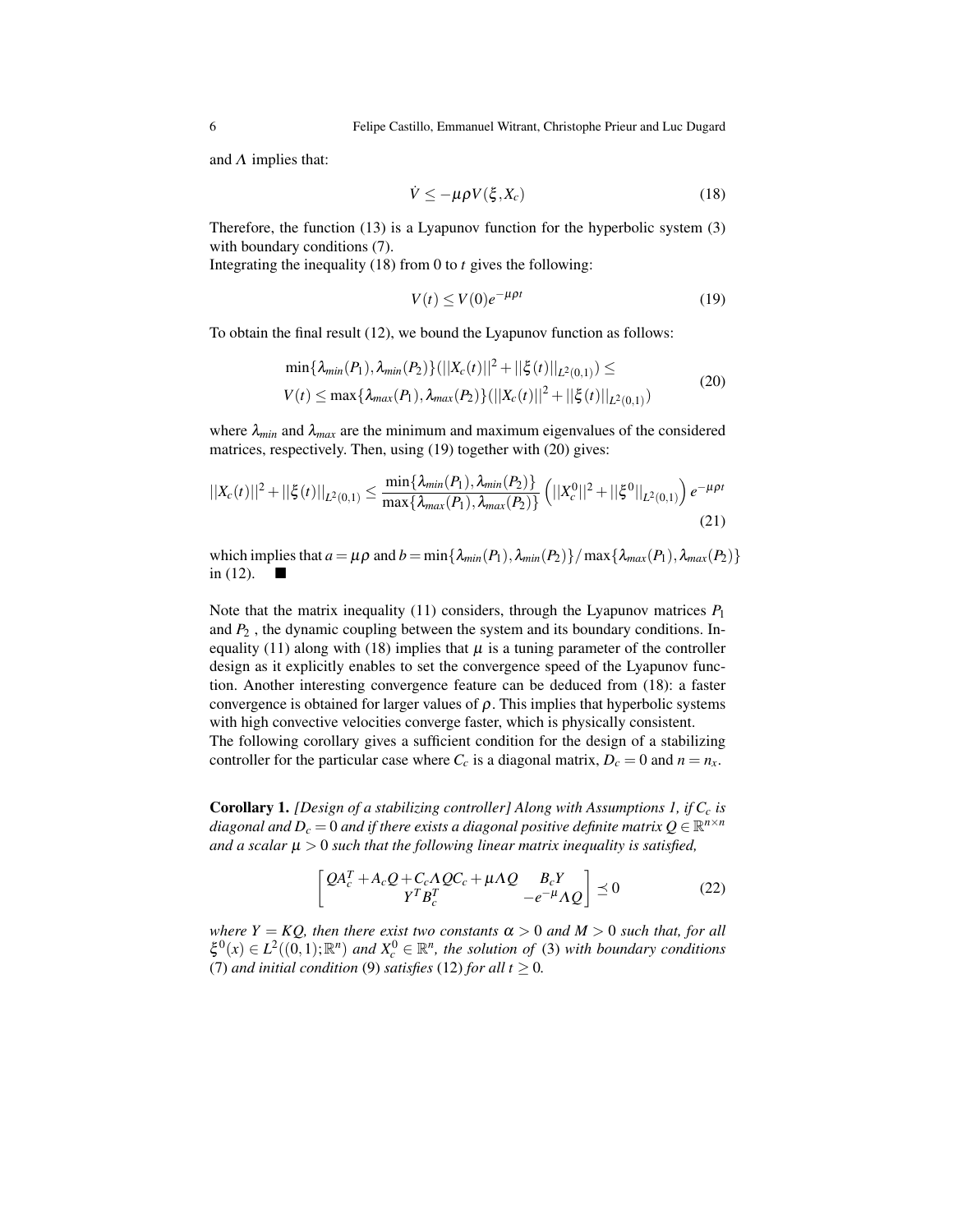**Proof:** Given a diagonal positive definite matrix *P*, consider the quadratic strict Lyapunov function candidate defined for all continuously differentiable functions  $\xi : [0,1] \rightarrow \Theta$  as:

$$
V(\xi, X_c) = X_c^T P X_c + \int_0^1 (\xi^T P \xi) e^{-\mu x} dx
$$
 (23)

where  $\mu$  is a positive scalar. Performing the same procedure as the one presented in the proof of Theorem 1 and considering  $D_c = 0$ , the following equality is obtained

$$
\dot{V} = -\mu X_c^T \Lambda P X_c - \mu \int_0^1 (\xi^T \Lambda P \xi) e^{-\mu x} dx + \left[ \frac{X_c}{\xi(1)} \right]^T H \left[ \frac{X_c}{\xi(1)} \right] \tag{24}
$$

where

$$
H = \begin{bmatrix} A_c^T P + P A_c + C_c \Lambda P C_c + \mu \Lambda P & P B_c K \\ K^T B_c^T P & -e^{-\mu} \Lambda P \end{bmatrix}
$$
 (25)

Note that (22) is equivalent to  $H \leq 0$ . This is obtained by multiplying both sides of (42) by  $diag(P^{-1}, P^{-1})$ , commuting  $P^{-1}$  with  $C_c$  (both matrices being diagonal) and performing the variable transformations  $Q = P^{-1}$  and  $Y = KQ$ . Therefore, as *H*  $\leq$  0 and  $\Lambda - \rho I^{n \times n}$   $>$  0, the function (23) is a Lyapunov function for the hyperbolic system (3) with boundary conditions (7).

This corollary is interesting because, for systems where  $C_C$  is diagonal and  $D_c = 0$ , it provides a constructive approach to obtain the boundary control gain *K* using convex optimization algorithms after determining a suitable value of  $\mu > 0$  (e.g. chosen to obtain a good performance versus robustness trade-off for the system considered).

*Remark 3.* The previous results (namely Theorem 1 and Corollary 1) extend to firstorder hyperbolic systems with both negative and positive convective speeds  $(\lambda_1$  <  $... < \lambda_m < 0 < \lambda_{m+1} < ... < \lambda_n$ ) by defining the state description  $\xi = \begin{bmatrix} \xi - 1 \\ \xi - 1 \end{bmatrix}$ ξ+  $\big]$ , where  $\xi$ <sup>*-*</sup> ∈  $\mathbb{R}^m$  and  $\xi$ <sup>*+*</sup> ∈  $\mathbb{R}^{n-m}$ , and the variable transformation  $\tilde{\xi}(x,t) = \begin{cases} \xi - (1-x,t) \\ \xi - (x-t) \end{cases}$ ξ+(*x*,*t*) .

# *3.2 Stability of Parameter-Varying Linear Hyperbolic Systems with Dynamic Boundary Conditions*

Let  $Z_{\varphi}$  be a non empty convex set of  $\mathbb{R}^l$ . Consider the general class of first-order LPV hyperbolic systems of order *n* defined as follows:

$$
\partial_t \xi(x,t) + \Lambda(\varphi) \partial_x \xi(x,t) = 0 \quad \forall x \in [0,1], t \ge 0 \tag{26}
$$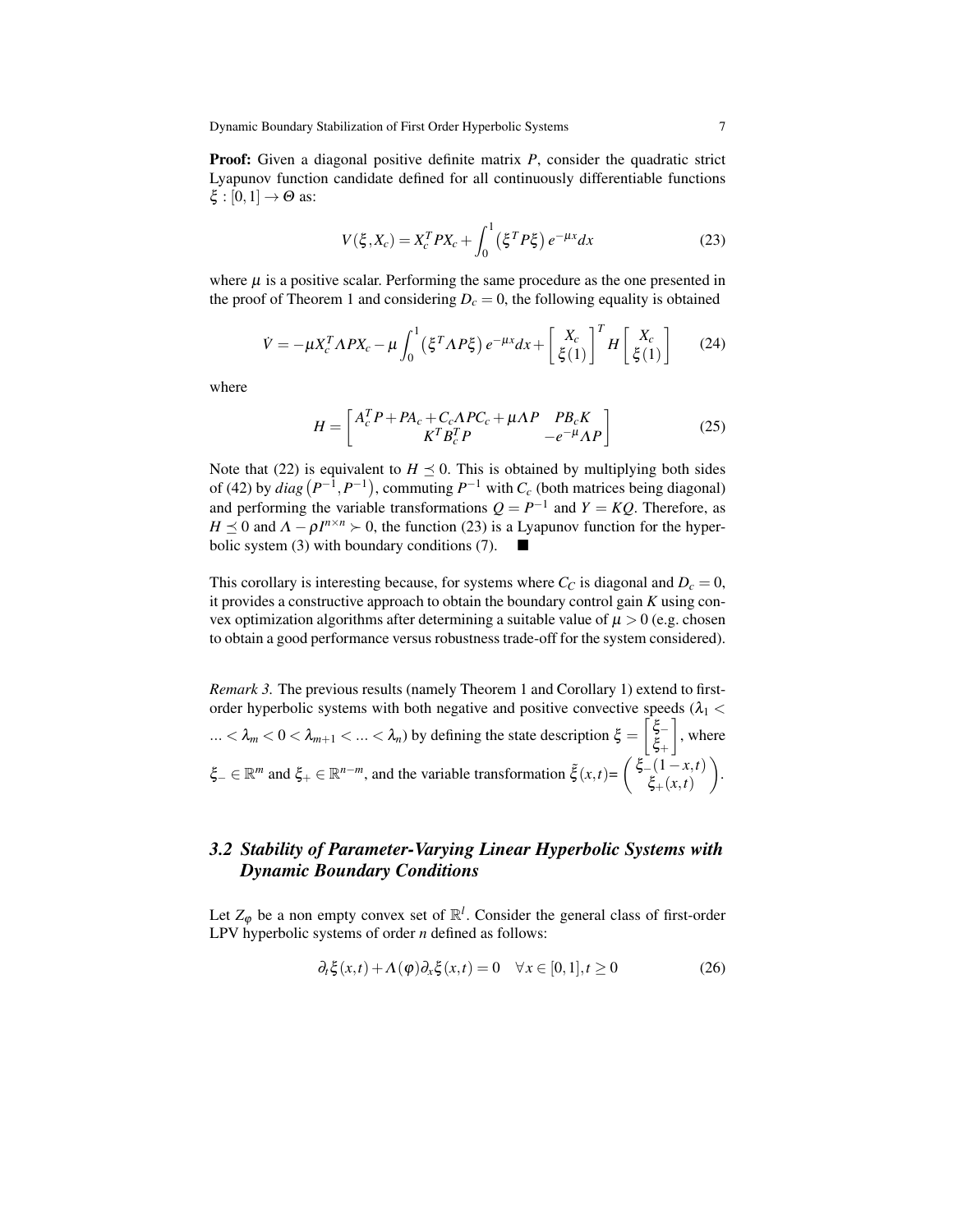where  $\xi : [0,1] \times [0,+\infty) \to \Theta$ ,  $\varphi$  is a varying parameter vector that takes values in the parameter space  $Z_{\varphi}, \Lambda(\varphi): Z_{\varphi} \to \mathbb{R}^{n \times n}$  is a diagonal and invertible matrix function (called the characteristic matrix) such that  $\Lambda(\varphi) = diag(\lambda_1(\varphi), \lambda_2(\varphi), ..., \lambda_n(\varphi)).$ 

**Assumption 2:** Assume that the following inequalities hold for all  $\varphi \in Z_{\varphi}$ :

$$
0 < \lambda_1(\varphi) < \ldots < \lambda_n(\varphi)
$$
 (27)

Consider the following dynamic boundary conditions for (26):

$$
\dot{X}_c = A_c(\varphi)X_c + B_c(\varphi)u
$$
\n
$$
Y_c = C_c X_c + D_c u
$$
\n(28)

with

$$
Y_c = \xi(0, t), \quad u = K\xi(1, t) \tag{29}
$$

where  $X_c \in \mathbb{R}^{n_x}$ ,  $A_c: Z_{\varphi} \to \mathbb{R}^{n_x \times n_x}$ ,  $B_c: Z_{\varphi} \to \mathbb{R}^{n_x \times n}$ ,  $C_c \in \mathbb{R}^{n \times n_x}$ ,  $D_c \in \mathbb{R}^{n \times n}$ ,  $K \in$  $\mathbb{R}^{n \times n}$ ,  $u \in \mathbb{R}^n$  and  $n_x \ge 1$ . Define the initial condition for (26) as done in (9). Let the polytope  $Z_{\varphi}$  be defined as follows:

$$
Z_{\varphi} := \{ [\varphi_1, ..., \varphi_l]^T \in \mathbb{R}^l \mid \varphi_i \in [\overline{\varphi}_i, \underline{\varphi}_i], \forall i = 1, ..., l \}
$$
(30)

for given  $\overline{\varphi}_i$ ,  $\underline{\varphi}_i$  and  $l \in \mathbb{N}^+$ . We thus consider that all the admissible values of the vector  $\varphi$  are constrained in a hyperrectangle in the parameter space  $Z_{\varphi}$ . Consider the polytopic linear representation of the parameter varying characteristic matrix for all  $\varphi \in Z_{\varphi}$  [3]:

$$
\Lambda(\varphi) = \sum_{i=1}^{N_{\varphi}} \alpha_i(\varphi) \Lambda(w_i)
$$
\n(31)

where  $w_i \in Z_\varphi$  are the  $N_\varphi = 2^l$  vertices of the polytope formed by all extremities  $(\overline{\varphi}_i \text{ and } \underline{\varphi}_i)$  of each varying parameter  $\varphi \in Z_\varphi$ ,  $\sum_{i=1}^{2^l} \alpha_i(\varphi) \Lambda(w_i) : Z_\varphi \to \mathbb{R}^{n \times n}$  and  $\alpha_i(\varphi)$  is a scheduling function  $\alpha_i : Z_{\varphi} \to [0,1]$  previously defined in (??) - (??). The polytopic representation (31) can also be considered for the matrices  $A_c(\varphi)$  and  $B_c(\varphi)$  of the boundary conditions (28) using the same scheduling function (??). Define the polytopic linear representation (PLR) of the parameter varying hyperbolic system (26) with boundary conditions (28) as follows:

$$
\partial_t \xi(x,t) + \sum_{i=1}^{N_\varphi} \alpha_i(\varphi) \Lambda(w_i) \partial_x \xi(x,t) = 0
$$
  

$$
\forall \varphi \in Z_\varphi, \quad \forall x \in [0,1], \quad t \ge 0
$$
 (32)

with boundary conditions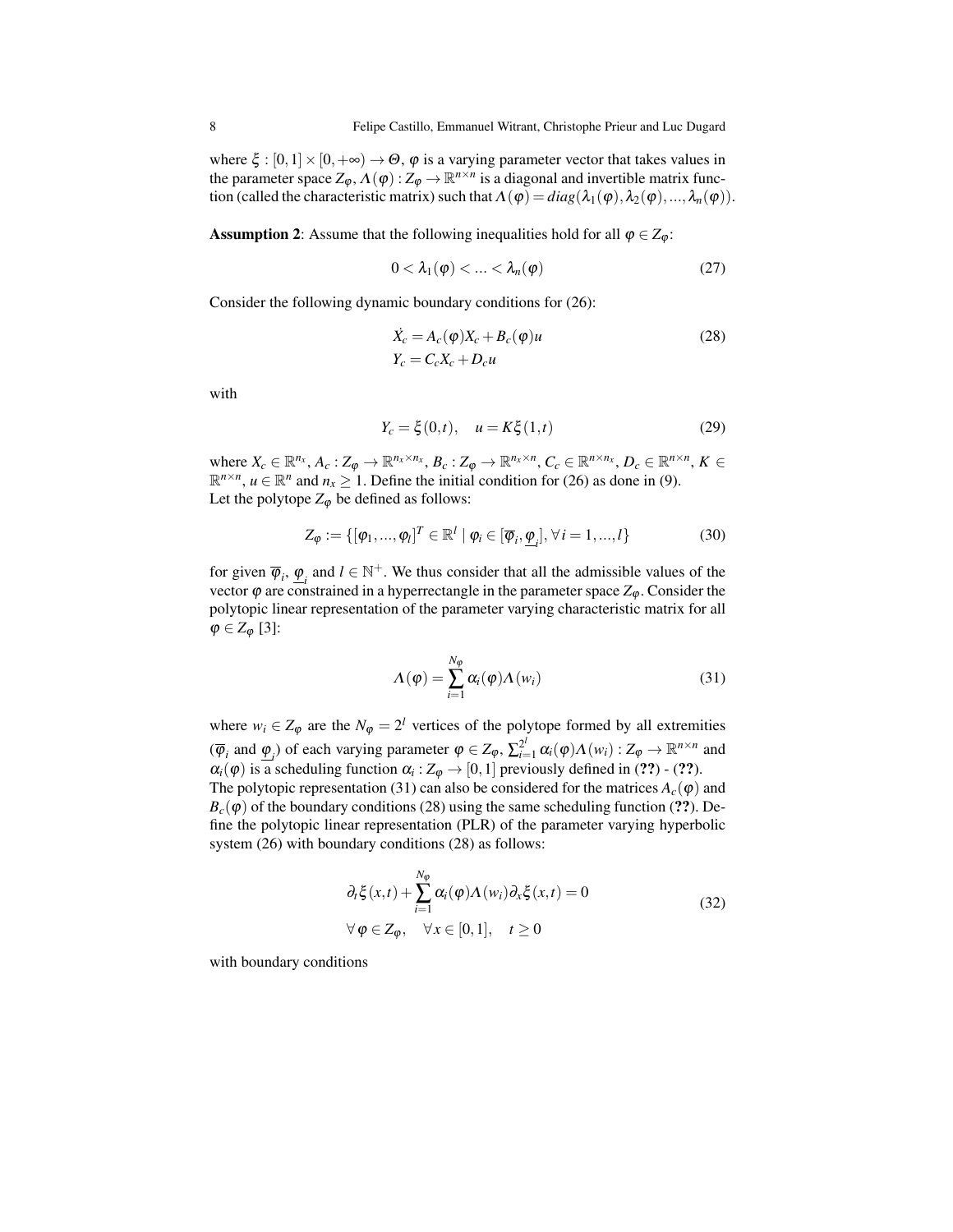$$
\dot{X}_c = \sum_{i=1}^{N_{\varphi}} \alpha_i(\varphi) A_c(w_i) X_c + \sum_{i=1}^{N_{\varphi}} \alpha_i(\varphi) B_c(w_i) u
$$
\n
$$
Y_c = C_c X_c + D_c u
$$
\n(33)

Based on the PLR (32) - (33), the following theorem states a sufficient condition to ensure the exponential stability for system (26) with boundary conditions (28) and initial condition (9) for all  $\varphi \in Z_{\varphi}$ .

Theorem 2. *[Stability analysis] Along with Assumptions 2, assume that there exists two diagonal positive definite matrices*  $P_1 \in \mathbb{R}^{n_x \times n_x}$  and  $P_2 \in \mathbb{R}^{n \times n}$  and a scalar  $\mu > 0$  *such that the following matrix inequality is satisfied, for all i* = 1,..., $N_{\varphi}$ *,* 

$$
M_{i} = \left[ \frac{A_{c}(w_{i})^{T}P_{1} + P_{1}A_{c}(w_{i}) + C_{c}^{T}A(w_{i})P_{2}C_{c}}{K^{T}B_{c}(w_{i})^{T}P_{1} + K^{T}D_{c}^{T}A(w_{i})P_{2}} \right] \leq 0
$$
  

$$
\frac{M_{i}}{K^{T}B_{c}(w_{i})^{T}P_{1} + K^{T}D_{c}^{T}A(w_{i})P_{2}C_{c}} - e^{-\mu}A(w_{i})P_{2}}{A^{T}B_{c}(w_{i})^{T}P_{2} + K^{T}D_{c}^{T}A(w_{i})P_{2}} \leq 0
$$
\n(34)

*Then there exist two constant scalars a* > 0 *and*  $b$  > 0 *such that, for all*  $\xi^0$   $\in$  $L^2((0,1); \mathbb{R}^n)$  *and*  $X_c^0 \in \mathbb{R}^{n_x}$ , the solution of (26), (28) *and* (9) *satisfies* (12)*, for all*  $t \geq 0$ *.* 

Proof: Consider once again the Lyapunov function candidate (13). Computing the time derivative  $\dot{V}$  of  $V$  along the classical  $C^1$ -solutions of (26) with boundary conditions (28) and initial conditions (9), gives the following:

$$
\dot{V} = \dot{X}_c^T P_1 X_c + X_c^T P_1 \dot{X}_c + \int_0^1 \left( \dot{\xi}^T P_2 \xi + \xi^T P_2 \dot{\xi} \right) e^{-\mu x} dx \tag{35}
$$

After integration by parts and taking into account the PLR (26) and (28), the following is obtained:

$$
\dot{V} = \sum_{i=1}^{2^{l}} \alpha_{i}(\varphi) \left[ \left( X_{c}^{T} \left( A_{c}(w_{i})^{T} P_{1} + P_{1} A_{c}(w_{i}) \right) X_{c} \right) + \left( \xi(1)^{T} K^{T} B_{c}(w_{i})^{T} P_{1} X_{c} \right) \right. \right. \tag{36}
$$
\n
$$
+ X_{c}^{T} P_{1} B_{c}(w_{i}) K \xi(1)) - \left[ e^{-\mu x} \xi^{T} \Lambda(w_{i}) P_{2} \xi \right] \Big|_{0}^{1} - \mu \int_{0}^{1} \left( \xi^{T} \Lambda(w_{i}) P_{2} \xi \right) e^{-\mu x} dx \right]
$$

The previous equation can be written using the boundary conditions (28) as follows: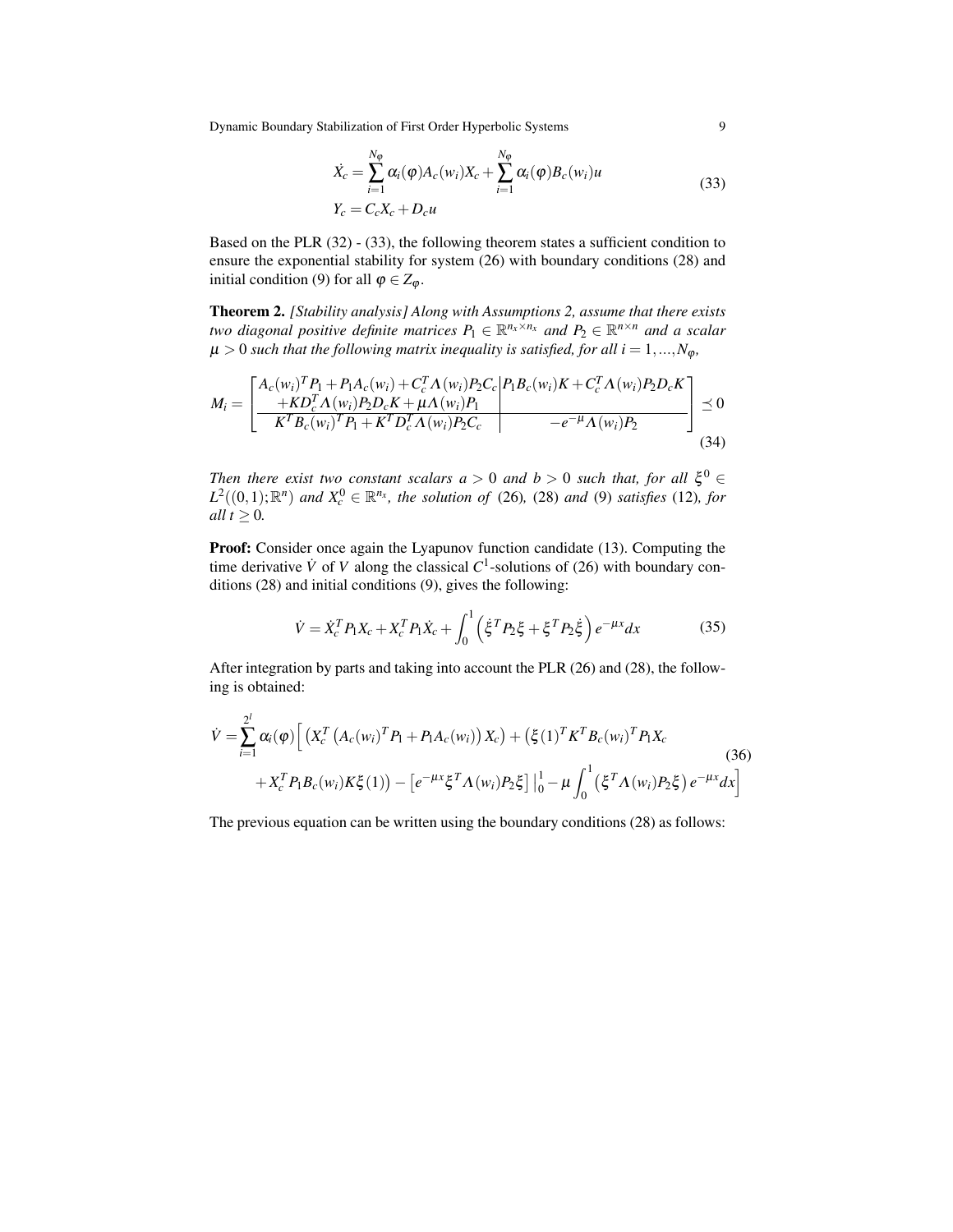$$
\dot{V} = \sum_{i=1}^{2^{l}} \alpha_{i}(\varphi) \left[ \left( X_{c}^{T} \left( A_{c}(w_{i})^{T} P_{1} + P_{1} A_{c}(w_{i}) \right) X_{c} \right) + \left( \xi(1)^{T} K^{T} B_{c}(w_{i})^{T} P_{1} X_{c} \right) + X_{c}^{T} P_{1} B_{c}(w_{i}) K \xi(1) \right) - e^{-\mu} \xi(1)^{T} \Lambda(w_{i}) P_{2} \xi(1) + X_{c}^{T} C_{c}^{T} \Lambda(w_{i}) P_{2} C_{c} X_{c} + X_{c}^{T} C_{c}^{T} \Lambda(w_{i}) P_{2} D_{c} K \xi(1) + \xi(1)^{T} K^{T} D_{c}^{T} \Lambda(w_{i}) P_{2} C_{c} X_{c} + \xi(1)^{T} K^{T} D_{c}^{T} \Lambda(w_{i}) P_{2} D_{c} K \xi(1) - \mu \int_{0}^{1} (\xi^{T} \Lambda(w_{i}) P_{2} \xi) e^{-\mu x} dx \right] \tag{37}
$$
  

$$
= \sum_{i=1}^{2^{l}} \alpha_{i}(\varphi) \left[ -\mu X_{c}^{T} \Lambda(w_{i}) P_{1} X_{c} - \mu \int_{0}^{1} (\xi^{T} \Lambda(w_{i}) P_{2} \xi) e^{-\mu x} dx \right] \tag{37}
$$
  

$$
+ \left[ \frac{X_{c}}{\xi(1)} \right]^{T} M_{i} \left[ \frac{X_{c}}{\xi(1)} \right] \right]
$$

where the matrix  $M_i$  is defined as in (34). The definition  $\alpha_i \geq 0$  and the matrix inequality  $M_i \leq 0$  from (34) imply that the last term of (37) is always negative or zero. This gives the following inequality:

$$
\dot{V} \leq \sum_{i=1}^{2^l} \alpha_i(\varphi) \left[ -\mu X_c^T \Lambda(w_i) P_1 X_c - \mu \int_0^1 (\xi^T \Lambda(w_i) P_2 \xi) e^{-\mu x} dx \right]
$$
(38)

From (27), it can be proved that there always exists a  $\rho > 0$  such that  $\Lambda(\varphi)$  –  $\rho I^{n \times n} \succ 0$  (e.g.  $\rho$  could be the smallest eigenvalue of  $\Lambda(\varphi)$  over  $Z_{\varphi}$ ). Moreover, the diagonality of  $P_1$ ,  $P_2$  and  $\Lambda$  implies that:

$$
\dot{V} \le -\mu \rho V(\xi, X_c) \tag{39}
$$

Therefore, the function (13) is a Lyapunov function for the hyperbolic system (26) with boundary conditions  $(28)$ .

Note that Theorem 2 allows verifying whether the boundary control gain *K* stabilizes the hyperbolic system (26) with boundary conditions (28) for all the varying parameters that belong to the convex set  $Z_{\varphi}$ .

As done for linear hyperbolic system, the following corollary gives sufficient conditions for the design of a stabilizing controller for the particular case where *C<sup>c</sup>* is a diagonal matrix,  $D_c = 0$  and  $n = n_x$ .

Corollary 2. *[Design of a stabilizing controller] Along with Assumptions 2, if C<sup>c</sup> is* diagonal and  $D_c = 0$  and if there exists a diagonal positive definite matrix  $Q \in \mathbb{R}^{n \times n}$ *and a scalar*  $\mu > 0$  *such that the following linear matrix inequality is satisfied, for all*  $i \in {1, ..., N_{\omega}}$ *,* 

$$
\begin{bmatrix} Q A_c(w_i)^T + A_c(w_i)Q + C_c \Lambda(w_i)QC_c + \mu \Lambda(w_i)Q & B_c(w_i)Y \\ Y^T B_c(w_i)^T & -e^{-\mu} \Lambda(w_i)Q \end{bmatrix} \preceq 0 \quad (40)
$$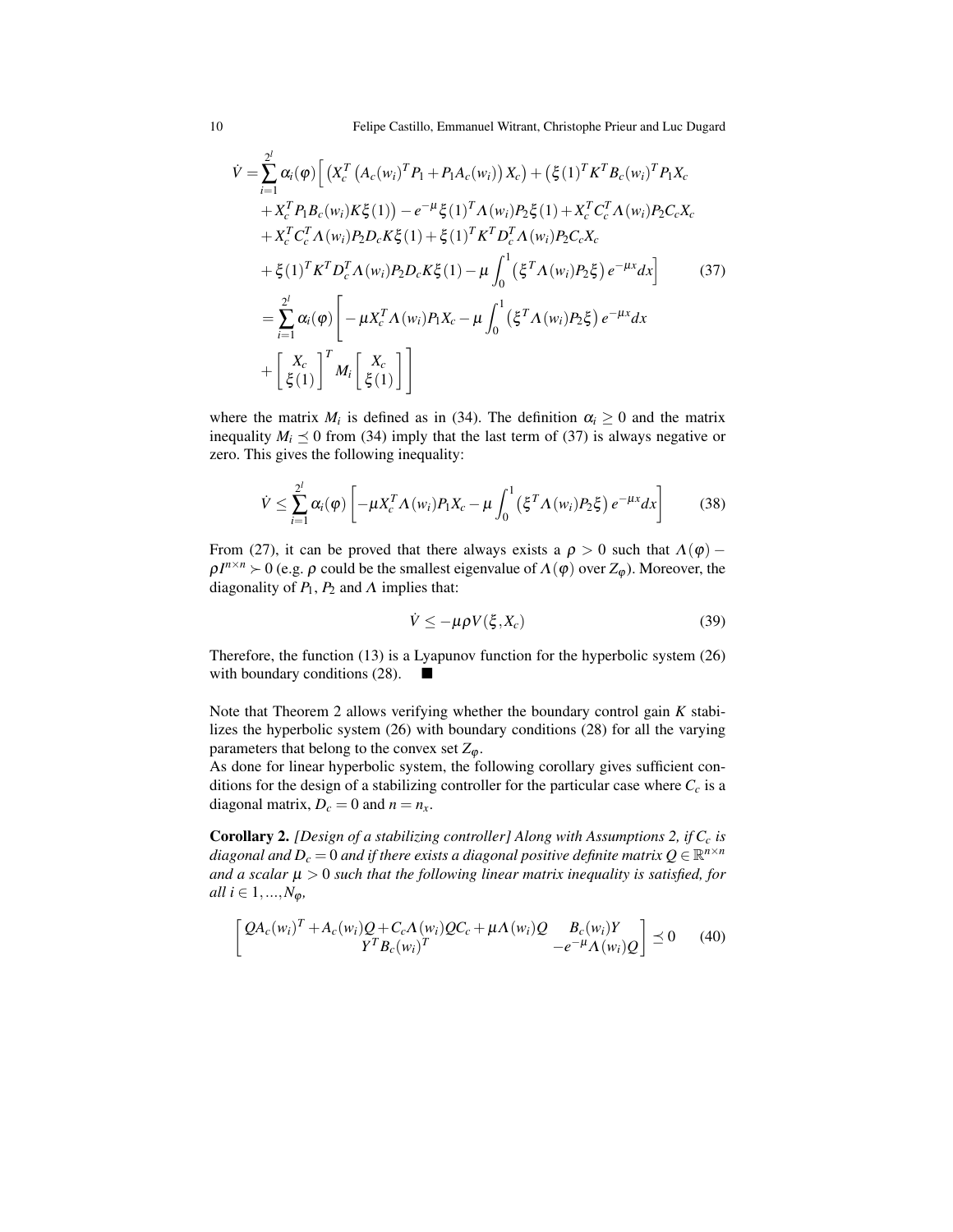*where*  $Y = KQ$ *, then there exist two constants*  $\alpha > 0$  *and*  $M > 0$  *such that, for all*  $\xi^0(x) \in L^2((0,1); \mathbb{R}^n)$  and  $X_c^0 \in \mathbb{R}^n$ , the solution of (26) with boundary conditions (28) *and initial condition* (9) *satisfies* (12) *for all*  $t \ge 0$ *.* 

Proof: Consider once again the Lyapunov function candidate (23). Performing the same procedure as the one presented in the proof of Theorem 2 and considering  $D_c = 0$ , the following equality is obtained

$$
\dot{V} = \sum_{i=1}^{2^l} \alpha_i(\varphi) \left[ -\mu X_c^T \Lambda(w_i) P X_c - \mu \int_0^1 (\xi^T \Lambda(w_i) P \xi) e^{-\mu x} dx + \left[ \frac{X_c}{\xi(1)} \right]^T H_i \left[ \frac{X_c}{\xi(1)} \right] \right]
$$
\n(41)

where

$$
H_{i} = \begin{bmatrix} A_{c}(w_{i})^{T} P + P A_{c}(w_{i}) + C_{c} \Lambda(w_{i}) P C_{c} + \mu \Lambda(w_{i}) P & P B_{c}(w_{i}) K \\ K^{T} B_{c}(w_{i})^{T} P & -e^{-\mu} \Lambda(w_{i}) P \end{bmatrix}
$$
(42)

Note that (22) is equivalent to  $H_i \leq 0$ . This is obtained by multiplying both sides of (42) by  $diag(P^{-1}, P^{-1})$ , commuting  $P^{-1}$  with  $C_c$  (both matrices being diagonal) and performing the variable transformations  $Q = P^{-1}$  and  $Y = KQ$ . Therefore, as *H*<sub>*i*</sub>  $\leq$  0 and  $\Lambda(\varphi) - \rho I^{n \times n}$  > 0, the function (23) is a Lyapunov function for the hyperbolic system (26) with boundary conditions (28).

*Remark 4.* The previous results (namely Theorem 2 and Corollary 2) extend to first-order hyperbolic systems with both negative and positive convective speeds  $(\lambda_1(\varphi) < ... < \lambda_m(\varphi) < 0 < \lambda_{m+1}(\varphi) < ... < \lambda_n(\varphi)$ ) by defining the state description  $\xi = \begin{bmatrix} \xi_{-} \\ \xi_{-} \end{bmatrix}$ ξ+  $\Big]$ , where  $\xi$ <sub>−</sub> ∈ ℝ<sup>*m*</sup> and  $\xi$ <sub>+</sub> ∈ ℝ<sup>*n*−*m*</sup>, and the variable transformation  $\tilde{\xi}(x,t) = \begin{pmatrix} \xi - (1-x,t) \\ \xi - (x,t) \end{pmatrix}$ ξ+(*x*,*t*) .

# *3.3 Stability of Quasi-Linear Hyperbolic Systems with Dynamic Boundary Conditions*

Coron and co-workers have found some sufficient conditions to exponentially stabilize one-dimensional quasi-linear hyperbolic systems with static boundary conditions on a bounded interval by means of the following Lyapunov function (for more details refer to [11]).

$$
V(\xi) = V_1(\xi) + V_2(\xi, \xi_x) + V_3(\xi, \xi_x, \xi_{xx})
$$
\n(43)

where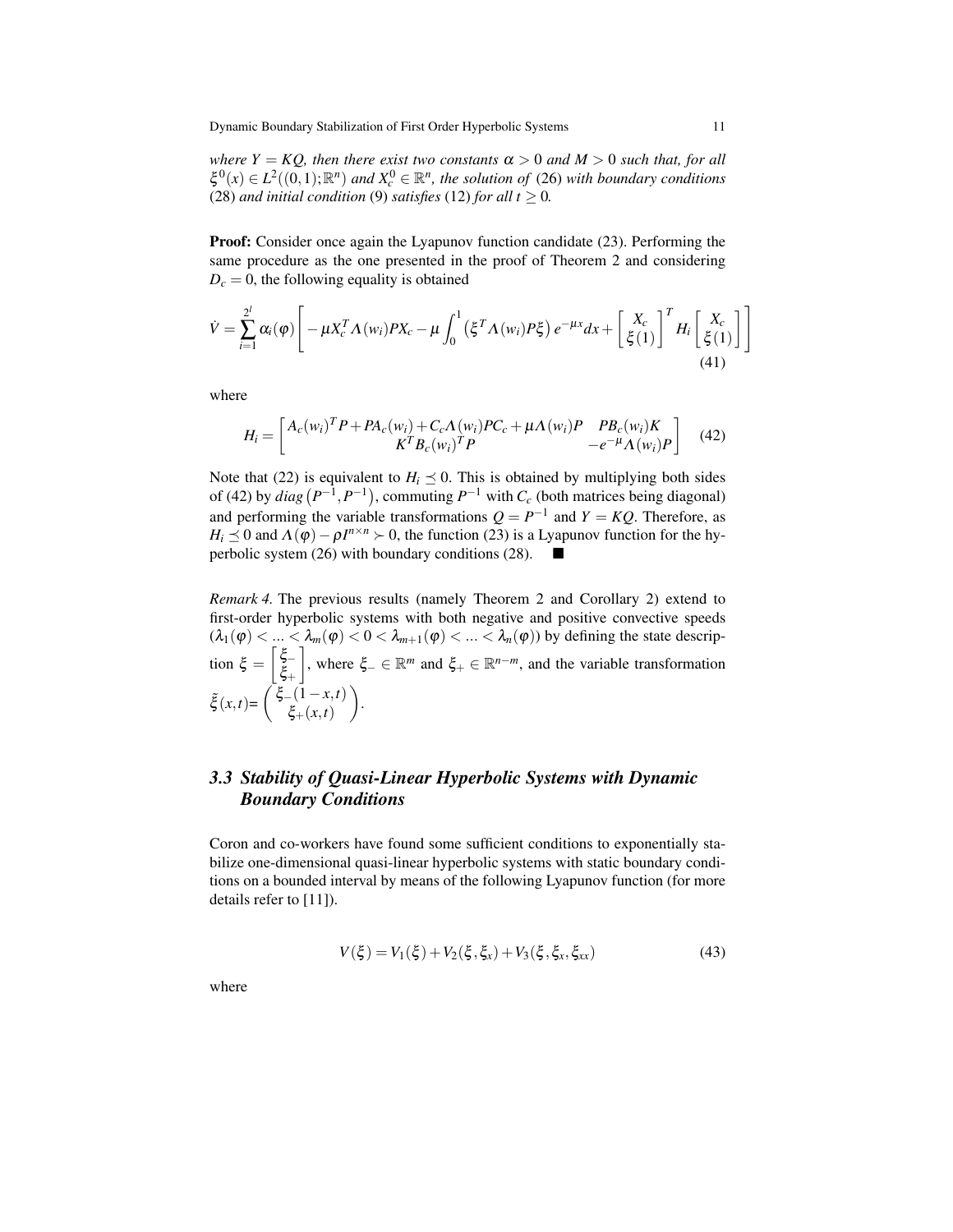$$
V_1(\xi) = \int_0^1 (\xi^T Q(\xi)\xi) e^{-\mu x} dx, \quad V_2(\xi, \xi_x) = \int_0^1 (\xi_x^T R(\xi)\xi_x) e^{-\mu x} dx,
$$
  

$$
V_3(\xi, \xi_x, \xi_{xx}) = \int_0^1 (\xi_{xx}^T S(\xi)\xi_{xx}) e^{-\mu x} dx
$$
 (44)

and  $Q(\xi)$ ,  $R(\xi)$  and  $S(\xi)$  are symmetric positive definite matrices. In this section, we study the stability of system (1) with dynamic boundary conditions (7) in a different way. We represent the non-linear characteristic matrix  $\Lambda(\xi)$  in a uncertain linear form described by a linear PDE that contains state variations, which are only known to belong to a prescribed bounded domain around the equilibrium. This allows using the results given in Section 3.2 for the study of the local stability of quasi-linear hyperbolic systems.

To represent the variation of the characteristic matrix with respect to the state, let us define the convex set  $Z_{\xi}$  as follows:

$$
Z_{\xi} := \{ [\xi_1, ..., \xi_n]^T \in \mathbb{R}^n \mid \xi_i \in [\overline{\xi}_i, \underline{\xi}_i], \forall i = 1, ..., n \}
$$
(45)

where  $\xi_i$  and  $\underline{\xi}_i$  are some maximal and minimal allowable values for  $\xi_i$ , respectively. In other words, the matrix  $\Lambda(\xi)$  belongs to the matrix variation domain [6]:

$$
D_{\xi} = \left\{ \Lambda : \Lambda = \sum_{i=1}^{2^n} \beta_i \Lambda(v_i), \beta_i \ge 0, \sum_{i=1}^{2^n} \beta_i = 1 \right\}
$$
 (46)

where  $v_i \in Z_\xi$  are the  $N_\xi = 2^n$  vertices of the polytope formed by all the state extremities  $\xi_i$  and  $\underline{\xi}_i$ . From this formulation we propose the following theorem, which gives sufficient conditions for the exponential stability of (1) with boundary conditions (7) and initial conditions (9) over the characteristic matrix variation domain *D*ξ .

Theorem 3. *[Stability analysis] Along with Assumptions 1, assume that there exists two diagonal positive definite matrices*  $P_1 \in \mathbb{R}^{n_x \times n_x}$  and  $P_2 \in \mathbb{R}^{n \times n}$  and a scalar  $\mu > 0$  such that the following matrix inequality is satisfied, for all  $i = 1,...,N_\xi$ ,

$$
\left[ \frac{A_c^T P_1 + P_1 A_c + C_c^T \Lambda(v_i) P_2 C_c}{K^T B_c^T P_1 + K^T D_c^T \Lambda(v_i) P_2 D_c K} \right] \le 0 \quad (47)
$$

 $\mathcal{T}$ hen there exist two constant scalars  $a > 0$  and  $b > 0$  such that, for all  $\mathcal{\xi}^0 \in Z_{\xi}$  and  $X_c^0 \in \mathbb{R}^{n_x}$ , the solution of (1), (7) and (9) satisfies (12), for all  $t \geq 0$ .

Proof: The proof of this theorem is very similar to the one developed for Theorem 2. The main difference is that in this case, the stability is proved over the convex set of the state variation  $Z_{\xi}$  instead of the parameter space  $Z_{\varphi}$ .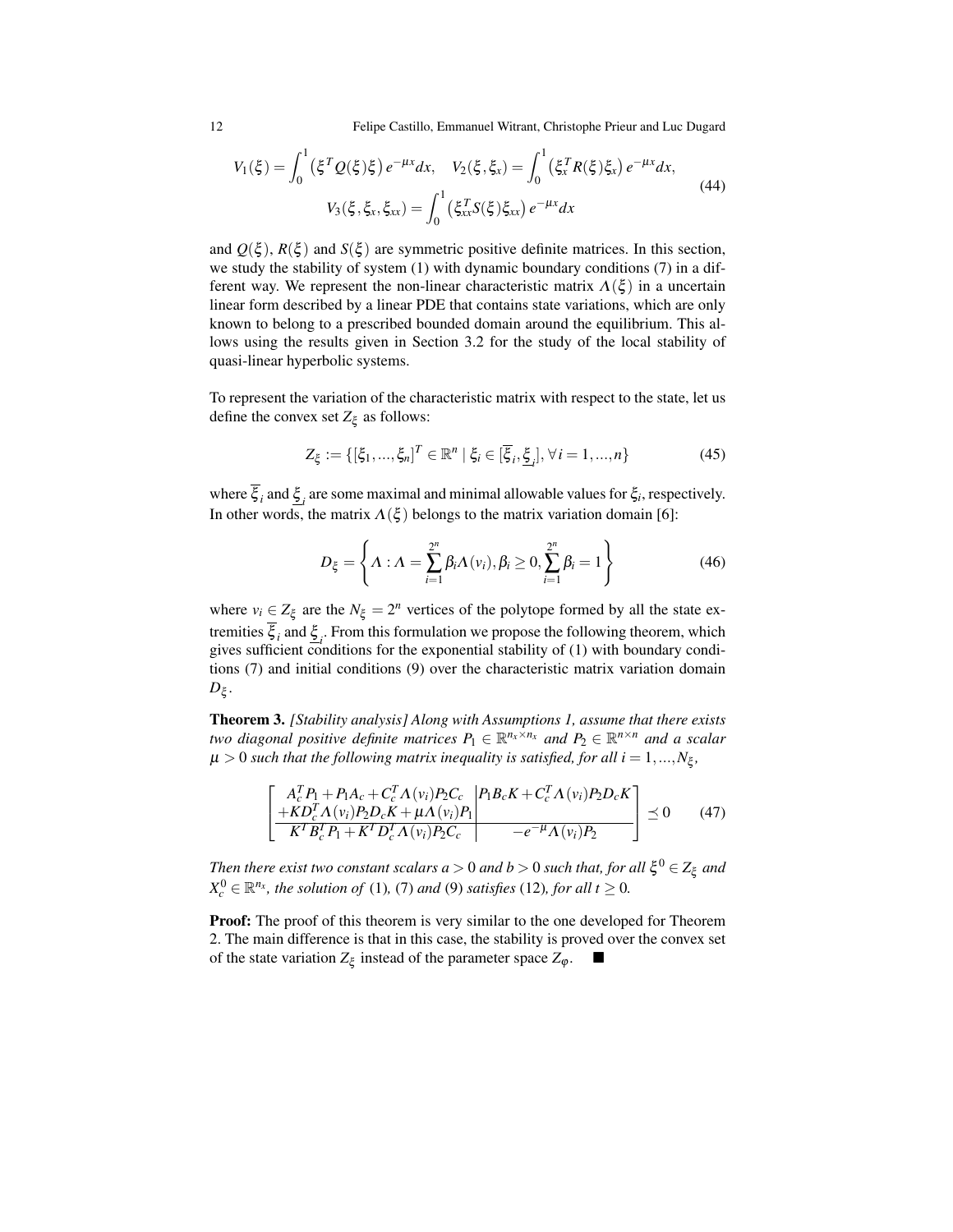Similarly to the Corollaries 1 and 2, the following corollary can be formulated for quasilinear hyperbolic systems:

Corollary 3. *[Design of a stabilizing controller] Along with Assumption 1, if C<sup>c</sup> is* diagonal and  $D_c = 0$  and if there exists a diagonal positive definite matrix  $Q \in \mathbb{R}^{n \times n}$ *and a scalar*  $\mu > 0$  *such that the following linear matrix inequality is satisfied, for*  $all \ i \in 1, ..., N_{\xi},$ 

$$
\begin{bmatrix} QA_c^T + A_cQ + C_c\Lambda(v_i)QC_c + \mu\Lambda(v_i)Q & B_cY\\ Y^TB_c^T & -e^{-\mu}\Lambda(v_i)Q \end{bmatrix} \preceq 0 \tag{48}
$$

*where*  $Y = KQ$ , then there exist two constants  $\alpha > 0$  and  $M > 0$  such that, for all  $\xi^0(x) \in Z_\xi$  and  $X_c^0 \in \mathbb{R}^n$ , the solution of (1) with boundary conditions (7) and initial *condition* (9) *satisfies* (12)*, for all t*  $\geq$  0*.* 

This corollary completes our results on dynamic boundary stabilization of hyperbolic systems.

# 4 Boundary Temperature Control Example

To further investigate the phenomenon of fluid transport in a Poiseuille flow with dynamics at the boundary conditions, an experimental setup has been designed to test and validate advanced control strategies. Figure 1 shows the schematic of the proposed device.



Fig. 1: Schematic of the experimental setup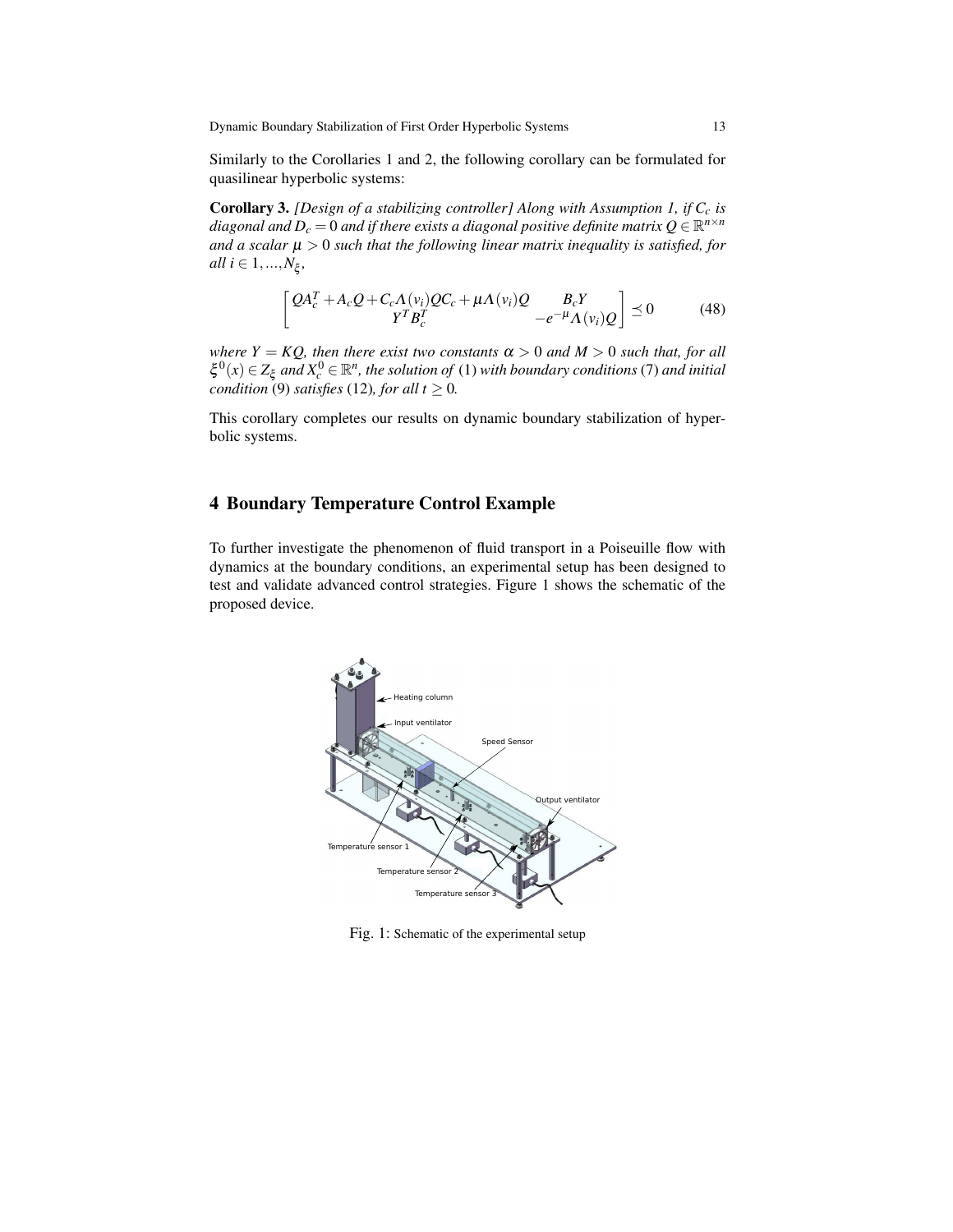This device mainly consists of a heating column encasing a resistor, a tube, two ventilators, a gas speed meter and distributed temperature sensors. The control problem is to regulate the outlet temperature of the tube by driving the power dissipated on the heating resistor at different air flow speeds (exogenous inputs produced by fans) through the tube. Only the outlet temperature and the flow speed will be considered as measurements for the closed loop boundary control strategy.

The modeling of the experimental setup presented in Figure 1 is done by considering two subsystems: the heating column and the tube. A zero-dimensional model (0-D) (control volume approach with heat exchanges coming from the heating resistor) represents the heating column. For the tube, a one dimensional (1-D) transport model is used to describe the gas density variations in the tube.

### *4.1 Heating Column Model*

Figure 2 presents the schematic of the 0-D control volume approach considered for the heating column.



Fig. 2: Schematic of the control volume approach

Consider the internal energy of a perfect gas:

$$
U_0 = C_v m_0 T_0 \tag{49}
$$

where  $U_0$  is the gas internal energy,  $T_0$  the gas temperature,  $m_0$  the mass inside the column and  $C<sub>v</sub>$  the specific heat of the gas for constant volume. The time derivative of (49) is: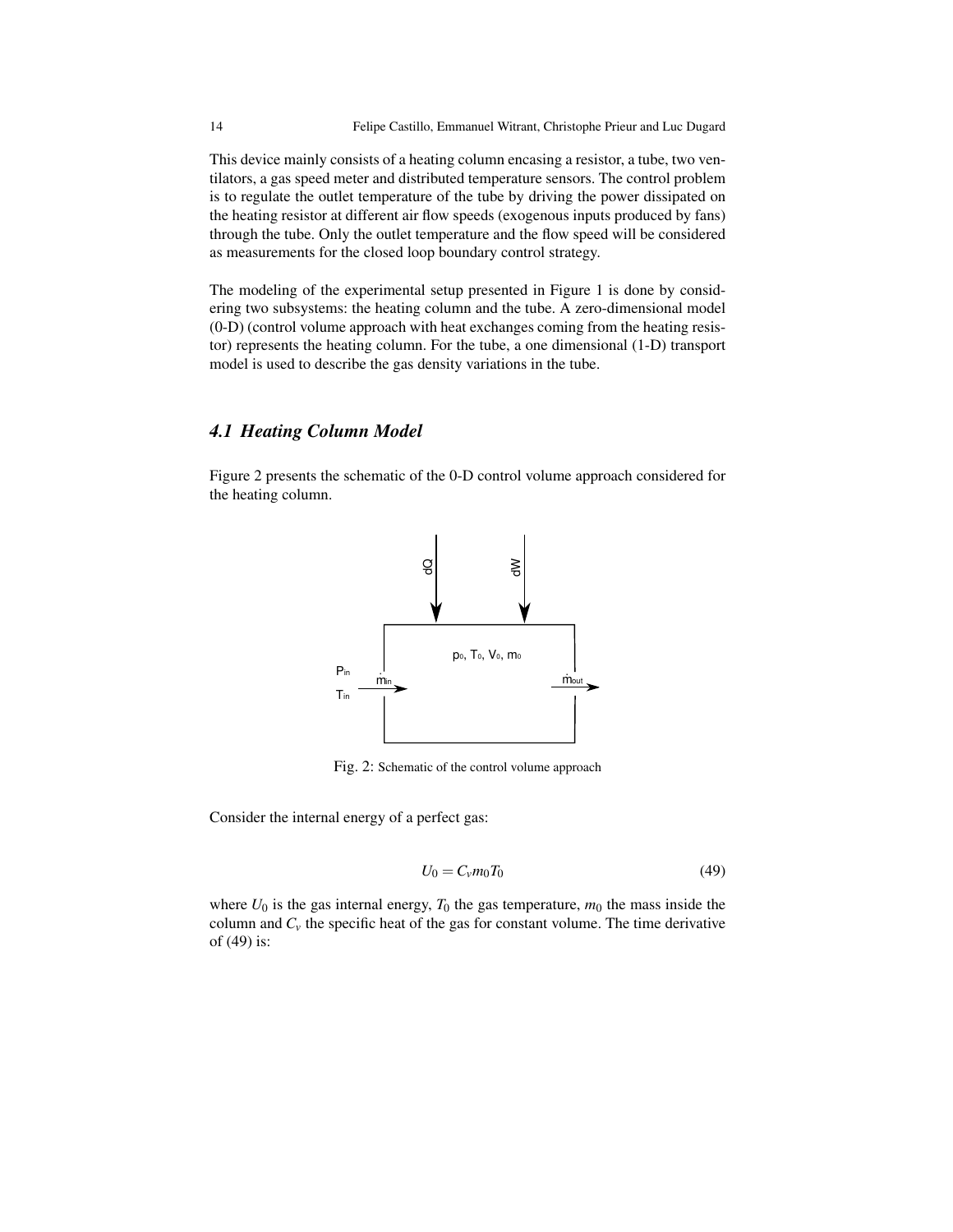$$
\dot{U}_0 = C_v m_0 \dot{T}_0 + C_v T_0 \dot{m}_0 \tag{50}
$$

Using the first law of thermodynamics, the dynamics of the internal energy of the gas inside the column can also be given by:

$$
\dot{U}_0 = \sum h_i \dot{m}_i + dQ + dW \tag{51}
$$

where  $h_i$  is the specific enthalpy getting in and out of the volume with a mass flow rate  $\dot{m}_i$ ,  $dQ$  quantifies the heat exchanges and  $dW$  is the work done by the gas. In the case of the heating column, there are two flows interacting with the volume, the input mass flow rate  $\dot{m}_{in}$  and the output mass flow rate  $\dot{m}_{out}$ . As the gas does not perform any work, then  $dW = 0$ . In order to write (51) in terms of temperature, the specific enthalpy of a gas, defined by  $h = C_pT$ , where  $C_p$  is the specific heat constant at constant pressure, is used. Therefore, (51) can be expressed as:

$$
\dot{U}_0 = C_p T_{in} \dot{m}_{in} - C_p T_0 \dot{m}_{out} + dQ \tag{52}
$$

where  $T_{in}$  is the heating column input temperature. To simplify the model, consider the following two hypotheses:

#### Hypotheses 1:

- The pressure dynamics is much faster than the temperature dynamics, which allows considering a quasi-static behavior of the mass and pressure;
- $p_0 \approx p_{in}$ , where  $p_{in}$  is the input pressure;

Hypotheses 1 allow writing (50) and (52), respectively as:

$$
\dot{U}_0 = C_v m_0 \dot{T}_0 \tag{53}
$$

$$
\dot{U}_0 = C_p \dot{m}_{in} (T_{in} - T_0) + dQ \tag{54}
$$

To simplify, overall in the 1-D model (see next sub-section), the temperature dynamics can be expressed in terms of the gas density by introducing the following change of variable (perfect gases law):

$$
\rho_0 = \frac{p_{in}}{RT_0} \tag{55}
$$

Taking the time derivative of (55) yields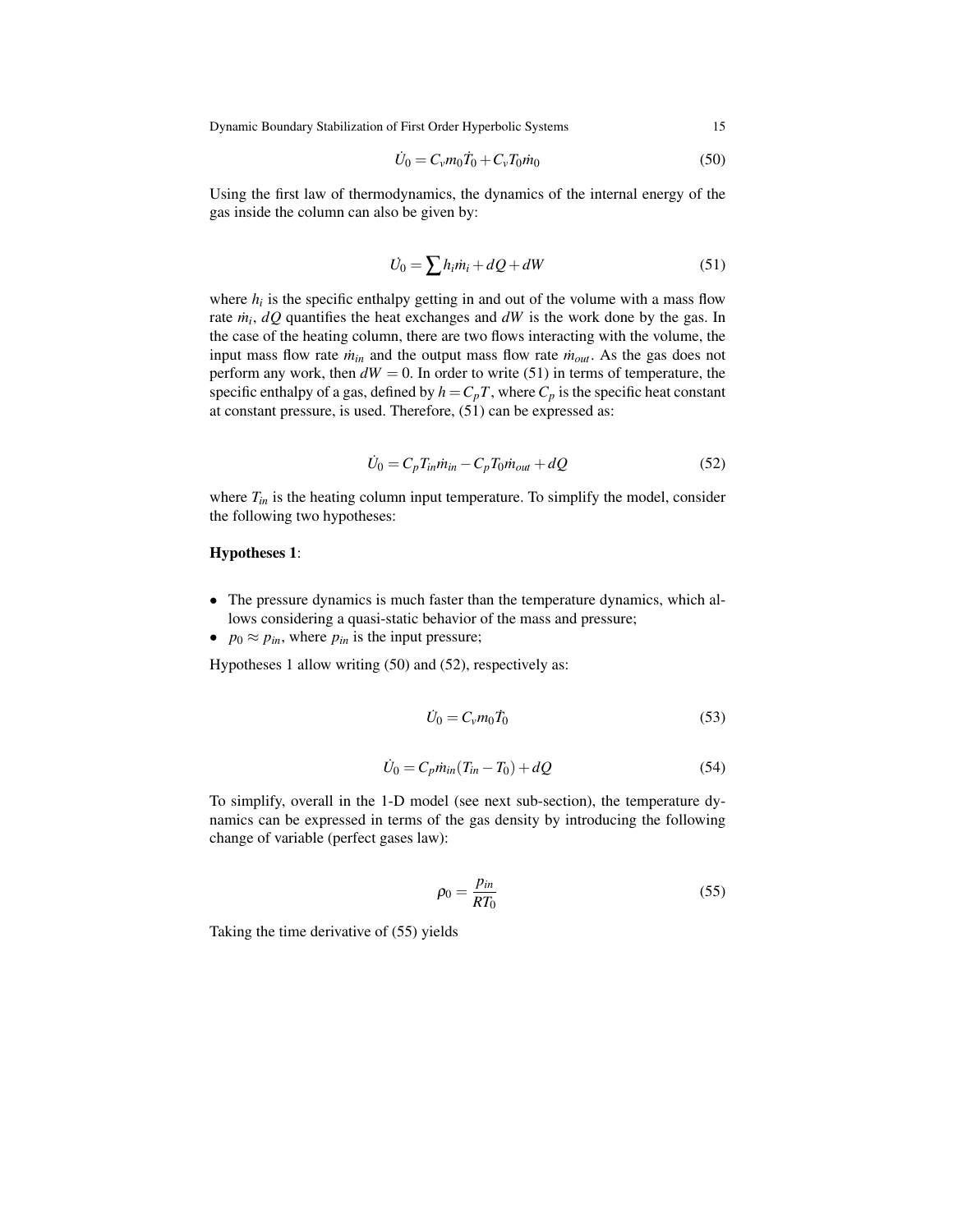$$
\dot{T}_0 = -\frac{R}{p_{in}} T_0^2 \dot{\rho}_0 \tag{56}
$$

Equalizing  $(53)$  and  $(54)$  and using  $(55)$  -  $(56)$  along with the perfect gases law to replace the mass inside the control volume  $m_0$  in terms of the pressure and the specific gas constant *, the following is obtained:* 

$$
\dot{\rho_0} = -\frac{R\gamma T_{in} \dot{m}_{in}}{p_{in} V_0} \rho_0 - \frac{R}{p_{in} V_0 C_v} \rho_0 dQ + \frac{\gamma \dot{m}_{in}}{V_0}
$$
\n(57)

where  $\rho_0 = m_0/V_0$  is the density inside the heating column,  $V_0$  is the column volume and  $\gamma = \frac{C_p}{C_p}$  $\frac{C_p}{C_v}$ .

## *4.2 Tube Model*

To model the dynamics of the fluid inside the tube, the one-dimensional Euler equations are considered for a perfect gas and a constant tube cross section. These equations can be written in terms of the primitive variables (density  $\rho$ , particle speed  $u$ and pressure *p*) as follows (see [31]):

$$
\frac{\partial \mathbf{V}}{\partial t} + \mathbf{A}(\mathbf{V}) \frac{\partial \mathbf{V}}{\partial x} + \mathbf{C}(\mathbf{V}) = 0
$$
 (58)

$$
\mathbf{V} = \begin{bmatrix} \rho \\ u \\ p \end{bmatrix}; \mathbf{A} = \begin{bmatrix} u & \rho & 0 \\ 0 & u & \frac{1}{\rho} \\ 0 & a^2 \rho & u \end{bmatrix}; \mathbf{C} = \begin{bmatrix} 0 \\ G \\ (\gamma - 1)\rho(q + uG) \end{bmatrix}
$$

where  $a = \sqrt{\frac{\gamma p}{\rho}}$  is the speed of sound, *G* is a term associated with the friction losses and  $q$  is a term associated with the wall heat exchanges. In order to simplify  $(58)$ , the following hypothesis are considered:

#### Hypotheses 2:

- the propagation speed of the entropy wave (average energy and mass) inside the tube is much slower than the sound speed  $u \ll a$ ;
- the pressure inside the tube is considered constant (equal to the atmospheric pressure) because the pressure differential introduced by the fans is very small;
- the heat exchanges and the friction in the tube are neglected:  $q = 0$  and  $G = 0$ .

Hypotheses 2, imply  $\frac{\partial u(x,t)}{\partial x} \approx 0$  and  $\frac{\partial p(x,t)}{\partial x} = 0$ . This reduces system (58) to the following convection equation: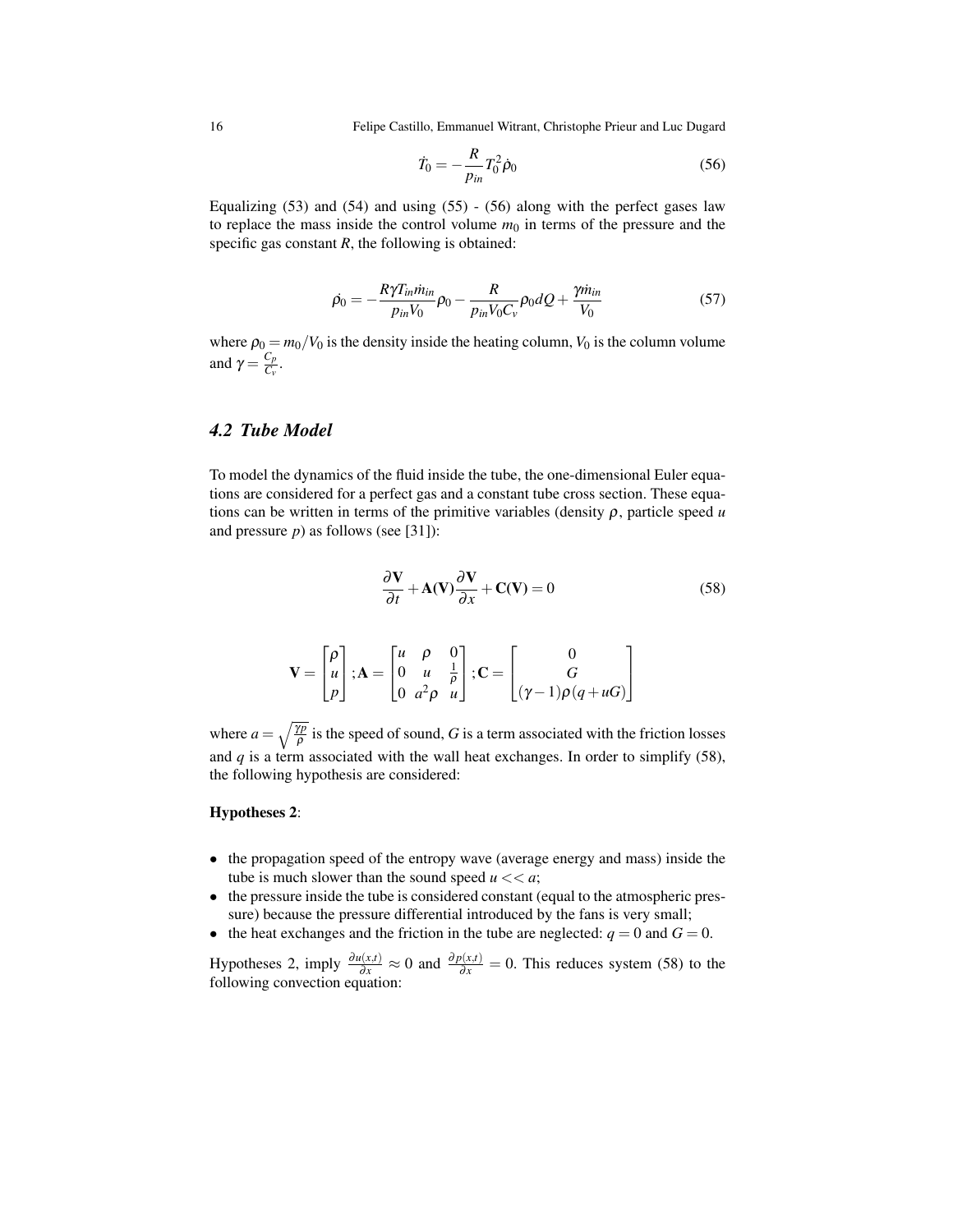$$
\frac{\partial \rho(x,t)}{\partial t} + u(t) \frac{\partial \rho(x,t)}{\partial x} = 0
$$
\n(59)

where  $u(t)$  is the time-varying convection parameter of (59). The gas speed  $u(t)$  in the tube is measured. Using Hypotheses 2 allows expressing the input mass flow rate as:

$$
\dot{m}_{in} = u(t)\rho(0,t)A_t \tag{60}
$$

where  $A_t$  is the tube cross section area. With (60), the boundary conditions of (59) can be expressed as:

$$
\rho_0 = -\frac{R\gamma T_{in}u(t)\rho(0,t)A_t}{p_{in}V_0}\rho_0 - \frac{R}{p_{in}V_0C_v}\rho_0 dQ + \frac{\gamma u(t)\rho(0,t)A_t}{V_0}; \quad \rho(0,t) = \rho_0
$$
\n(61)

#### *4.3 Output Temperature Boundary Control*

The output temperature boundary control is designed for (59) with boundary conditions (61). Define the density error as:

$$
\xi = \rho - \rho_{ref} \tag{62}
$$

where  $\rho_{ref}$  is the desired output density. It is easy to show that system (59) with boundary conditions (61) can be expressed in an LPV form as follows:

$$
\frac{\partial \xi(x,t)}{\partial t} + \Lambda(\varphi) \frac{\partial \xi(x,t)}{\partial x} = 0
$$
\n(63)

with boundary conditions:

$$
\ddot{\xi}_0 = A_c(\varphi)\xi_0 + B_c(\varphi)dQ + E_c(\varphi)
$$
\n(64)

and with the varying parameters defined as follows:

$$
\varphi_1 = u(t), \quad \varphi_2 = \rho_0, \quad \varphi_3 = \rho_0 u(t)
$$
\n(65)

Only  $\varphi_1$  is measured.  $\varphi_2$  and  $\varphi_3$  are considered as uncertain parameters as no temperature measurement is taken inside the heating column. Strictly speaking, system (64) is quasi-LPV because one of the parameters is a state. However, as  $\rho_0$  can be easily bounded from the knowledge of the operating conditions of the experimental setup, then the system can be considered as an LPV one. Define the control input as: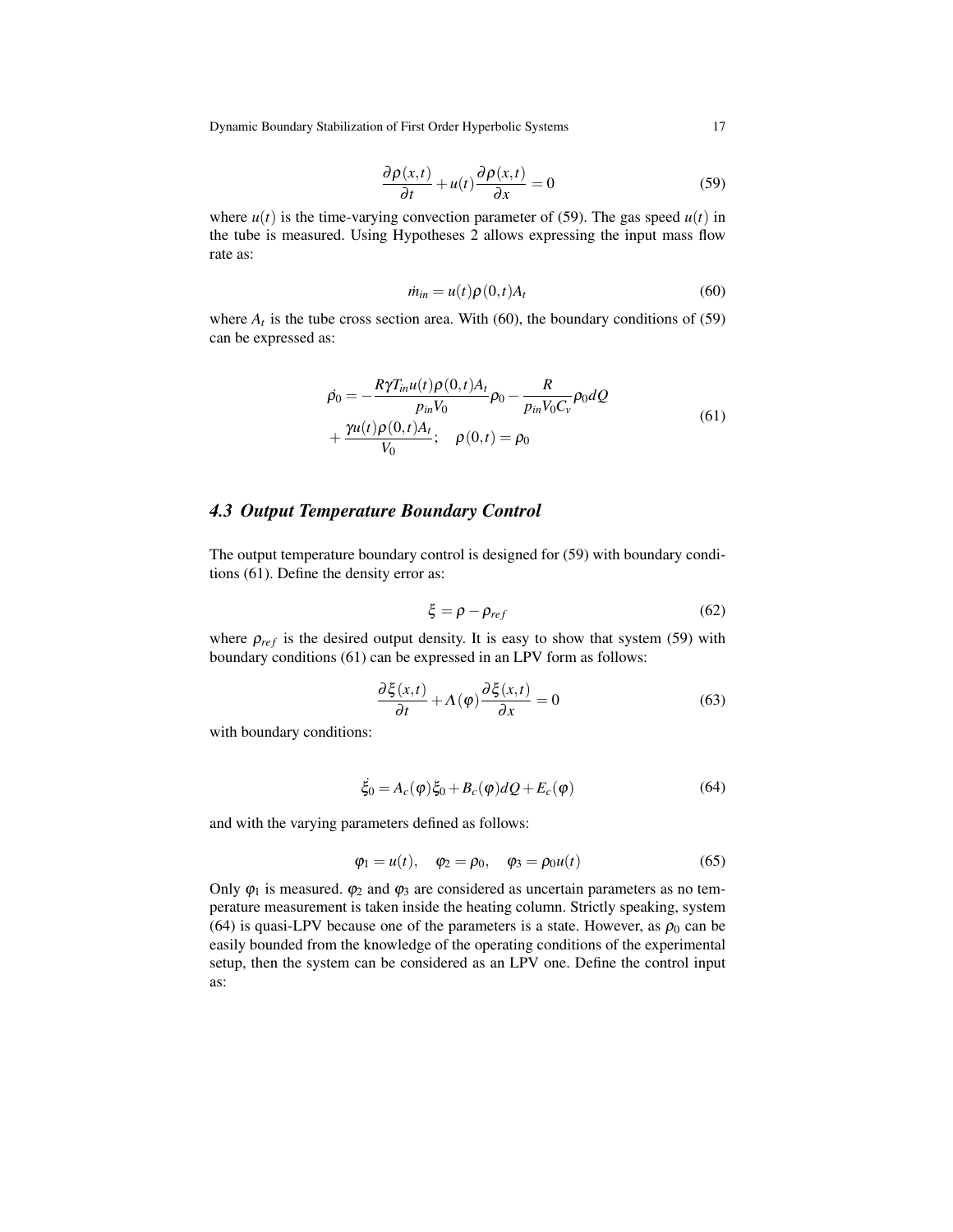$$
dQ = F(\varphi, \rho_{ref}) + K\xi(L, t)
$$
\n(66)

where  $F(\varphi, \rho_{ref})$  is defined as:

$$
F(\varphi, \rho_{ref}) = -B_c(\varphi)^{-1} E_c(\varphi)
$$
  
=  $C_v \gamma u(t) A_t \left( \frac{p_{in}}{R} - T_{in} \rho_{ref} \right)$  (67)

This yields to the system (59) with boundary conditions (61), which corresponds to the system considered in Theorem 1. Note that  $dQ$  is independent of the uncertain parameters  $\varphi_2$  and  $\varphi_3$ , which is crucial for the boundary control implementation. Define the convex subset  $Z_{\varphi}$  in order to operate the experimental setup between the temperatures of 290 K and 323 K and a flow speed between 0.63 m/s and 3.82 m/s:

$$
Z_{\varphi} := \{ [\varphi_1, \varphi_2, \varphi_3]^T \in \mathbb{R}^3, \varphi_1 \in [0.63, 3.82], \varphi_2 \in [0.968, 1.08], \varphi_3 \in [0.61, 4.12] \}
$$
\n(68)

In order to design the boundary control for system (59) with boundary conditions (61), consider the control architecture presented in Figure 3.



Fig. 3: Flow Tube Control Architecture

Consider the following system parameters:  $p_{in} = 1 \times 10^5$  *Pa*,  $T_{in} = 300$  *K*,  $V_0 =$  $4 \times 10^{-3}$   $m^3$ ,  $A_t = 6.4 \times 10^{-3}$   $m^2$ , and  $L = 1.5$  *m* where *L* is the tube's length. Applying Theorem 1 leads to the following control gain and Lyapunov function parameter *P*:

$$
K = -654, \quad P = 1 \tag{69}
$$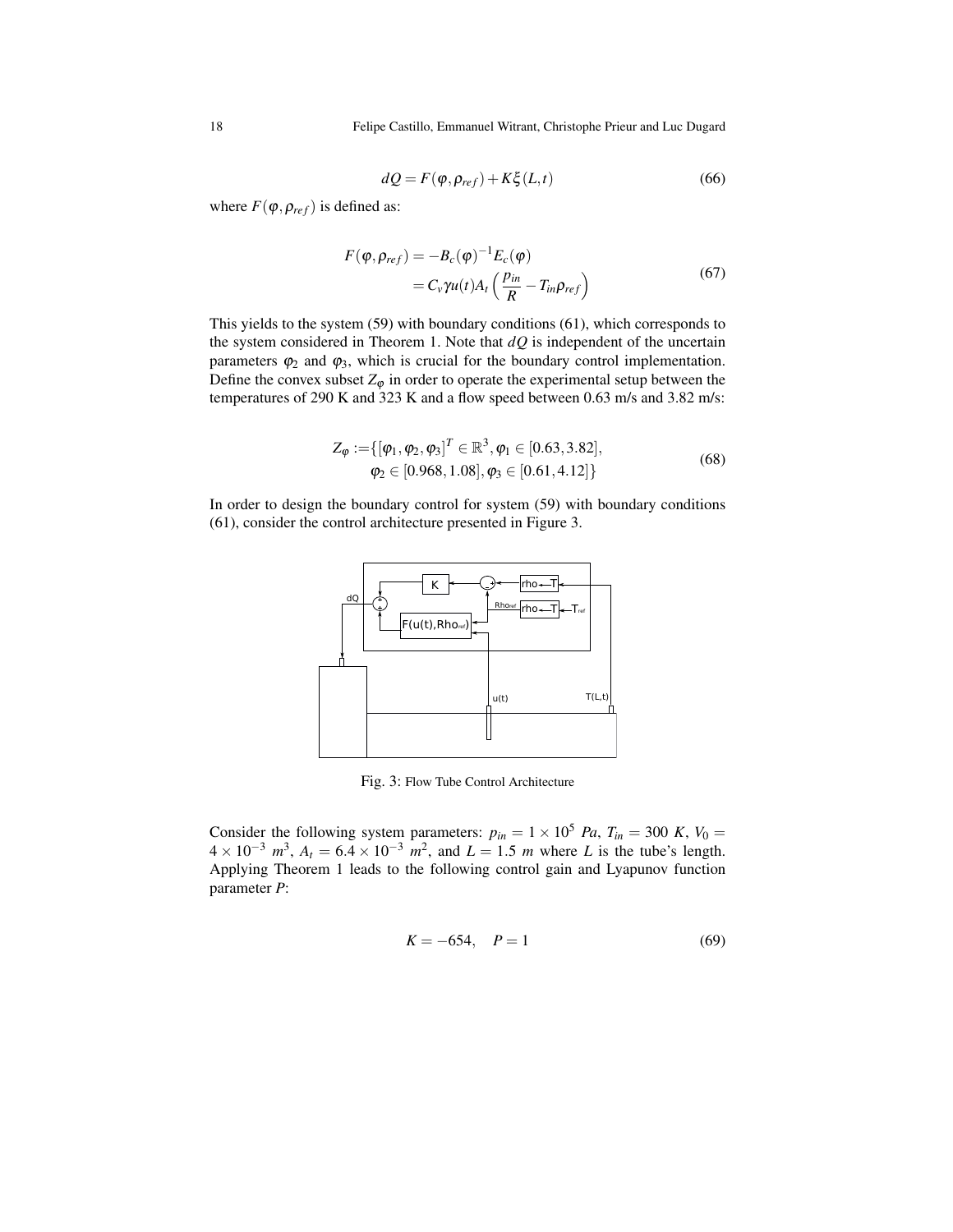which ensure that the equilibrium  $\xi = 0$  is exponentially stable  $\forall \varphi \in Z_{\varphi}$ . In order to illustrate the effectiveness of the proposed boundary control strategy, some simulation results of system (59) with boundary conditions (61) and the boundary control (69) are presented for different flow speeds. The results obtained are presented in Figures 4 and 5. A change of temperature reference from 300*K* to 320*K* ( which can be transformed into a density reference using the perfect gases law) is introduced at 1*s*.



Fig. 4: Output temperature boundary control results for 3 different flow speed



Fig. 5: Control Input for 3 different flow speed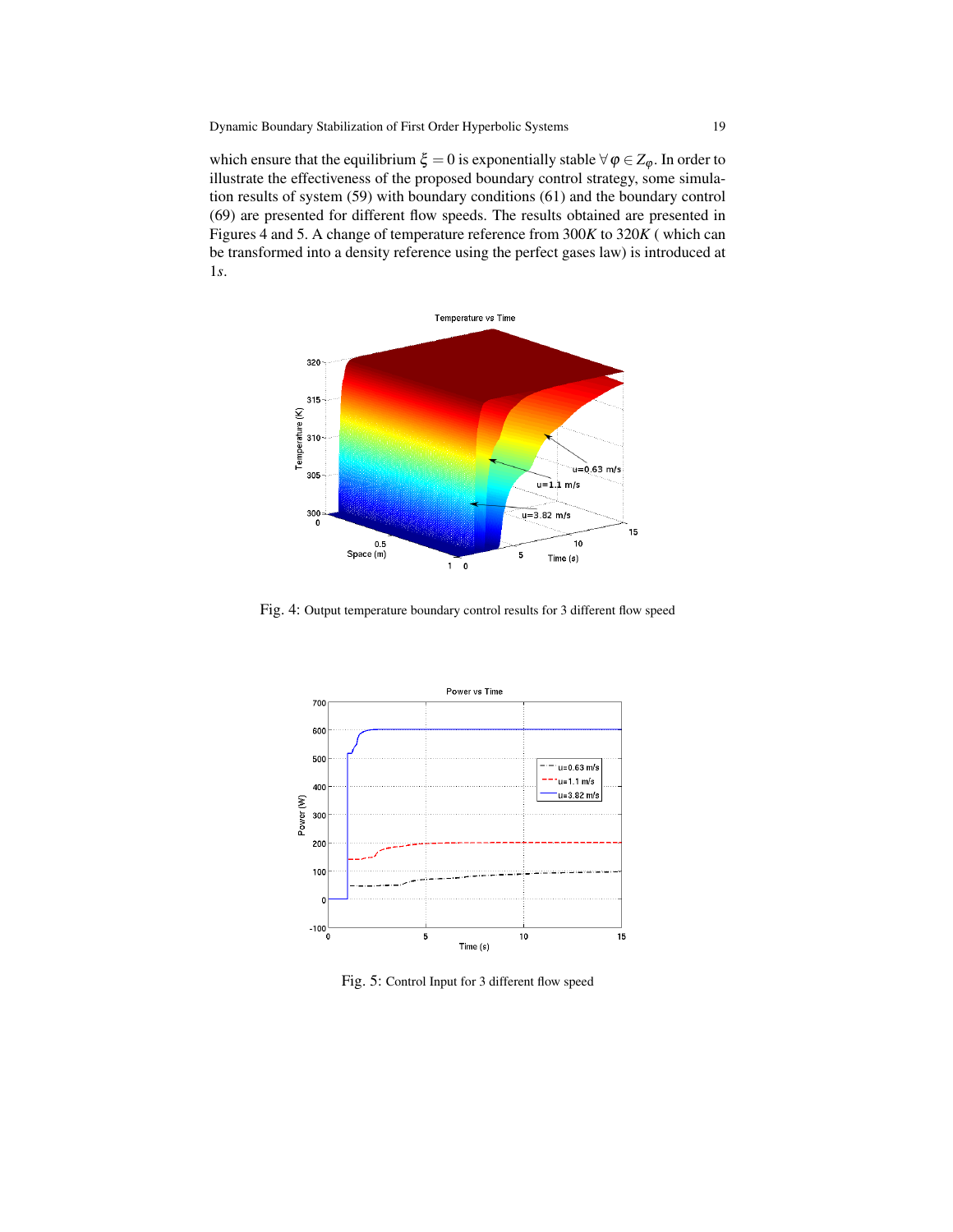As depicted in Figure 4, the system effectively follows the change of reference for the different flow speeds. The faster the flow speed, the faster the convergence, as the fluid transport time is smaller. Figure 5 shows the respective control inputs obtained for the simulation results. It appears that the power dissipated by the heating resistor has to be greater as the flow speed increases. This is due to the fact that in this case, the gas residence time inside the heating column is smaller and the amount of energy absorbed by the gas is less important.

# 5 Chapter Summary

This chapter focused on the stabilization of linear, LPV and quasi-linear first-order hyperbolic systems with dynamic boundary conditions and their application to temperature boundary control in a Poiseuille flow. We found sufficient conditions for boundary control design for linear, LPV and quasi-linear strict hyperbolic systems with *n* rightward convecting PDEs with dynamic boundary conditions. An extension of the strict Lyapunov function proposed in [12] was used to demonstrate the exponential stability of this class of infinite dimensional systems. In Theorem 1, we presented the sufficient conditions for the boundary control design for linear hyperbolic systems with dynamic boundary control, for all  $\xi^0$  :  $[0,1] \rightarrow \Theta$ . In Theorem 2, a polytopic formulation was considered to state sufficient conditions for boundary control design for LPV hyperbolic systems with LPV dynamics at the boundary conditions over a convex set  $Z_{\varphi}$ . Then, in Theorem 3, by representing the non-linear characteristic matrix  $\Lambda(\xi)$  in an uncertain linear form, sufficient conditions for exponential stability were found for all  $\xi^0 \in Z_{\xi}$ . Finally, an application of the main results of this chapter are illustrated by developing a temperature boundary control for an experimental setup specially designed to study the mass transport. Simulation results have shown the effectiveness of the proposed dynamic boundary control techniques.

#### References

- [1] O. Aamo. Disturbance rejection in 2x2 linear hyperbolic systems. *IEEE transactions on automatic control*, 58:1095–1106, 2006.
- [2] S. Alinhac. *Hyperbolic Partial Differential Equations*. Springer, London, 2009.
- [3] G. Angelis. *System Analysis, Modelling and Control with Polytopic Linear Models. PhD Thesis*. Technische Universiteit Eindhoven, Eindhoven, 2001.
- [4] G. Bastin, J-M. Coron, and B. d'Andréa Novel. Using hyperbolic systems of balance laws for modelling, control and stability analysis of physical networks. *Lecture notes for the Pre-Congress Workshop on Complex Embedded*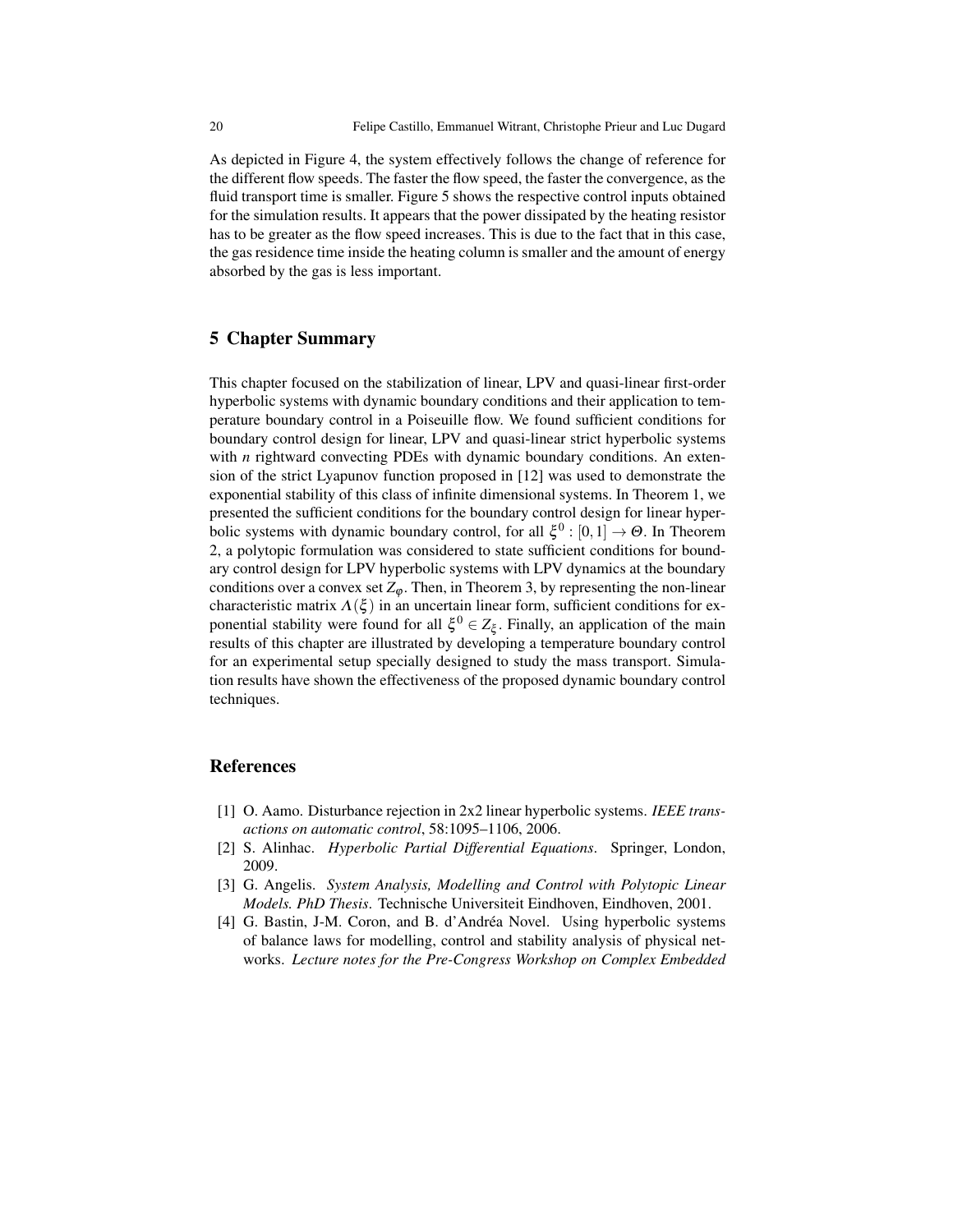*and Networked Control Systems, 17th IFAC World Congress, Seoul, Korea*, 2008.

- [5] G. Bastin, J-M. Coron, and B. d'Andrea Novel. On Lyapunov stability of ´ linearized Saint-Venant equations for a sloping channel. *Networks and Heterogeneous Media.*, 4(2):177–187, 2009.
- [6] J. Bernussou, P.L.D. Peres, and J.C. Geromel. A linear programming oriented procedure for quadratic stabilization of uncertain systems. *Systems and Control Letters*, 13:65–72, 1989.
- [7] F. Castillo, E. Witrant, and L. Dugard. Dynamic boundary stabilization of linear parameter varying hyperbolic systems: Application to a Poiseuille flow. *Proceedings of the 11th IFAC Workshop on Time-Delay Systems, Grenoble, France*, 2013.
- [8] F. Castillo, E. Witrant, C. Prieur, and L. Dugard. Dynamic boundary stabilization of linear and quasi-linear hyperbolic systems. *Proceedings of the 51st IEEE Conference on Decision and Control, Maui, Hawai*, pages 2952–2957, 2012.
- [9] F. Castillo, E. Witrant, C. Prieur, and L. Dugard. Boundary observers for linear and quasi-linear hyperbolic systems with application to flow control. *Automatica, to appear*, 2013.
- [10] J-M. Coron. *Control and Nonlinearity*. American Mathematical Society, USA, 2007.
- [11] J-M. Coron, G. Bastin, and B. d'Andrea Novel. Dissipative boundary con- ´ ditions for one-dimensional nonlinear hyperbolic systems. *SIAM J. Control Optim*, 47:1460–1498, 2008.
- [12] J-M. Coron, B. d'Andréa Novel, and G. Bastin. A strict Lyapunov function for boundary control of hyperbolic systems of conservation laws. *IEEE Transactions on Automatic control*, 52:2–11, 2007.
- [13] J. de Halleux. *Boundary Control of Quasi-Linear Hyperbolic Initial Boundary-Value Problems. PhD Thesis*. Presses universitaires de Louvain, Louvain la Neuve, Belgium, 2004.
- [14] A. Diagne, G. Bastin, and J-M. Coron. Lyapunov exponential stability of 1-D linear hyperbolic systems of balance laws. *Automatica*, 48:109–114, 2012.
- [15] F.M. Haut, G. Leugering, and T.I. Seidman. Modeling and analysis of modal switching in networked transport systems. *Applied Mathematics and Optimization*, 59(2):275–292, 2009.
- [16] V. Kato. The Cauchy problem for quasi-linear symmetric hyperbolic systems. *Arch. Rational Mech. Anal.*, 58:181–205, 1985.
- [17] M. Krstic and A. Smyshlyaev. Backstepping boundary control for first-order hyperbolic PDEs and application to systems with actuator and sensor delays. *Systems and Control Letters*, 57(9):750–758, 2008.
- [18] M. Krstic and A. Smyshlyaev. *Boundary Control of PDEs: A Course on Backstepping Designs*. Society for Industrial and Applied Mathematics, Philadelphia, USA, 2008.
- [19] T.T. Li. Global classical solutions for quasilinear hyperbolic systems. *RAM Res. Appl. Math. 32, Masson, Paris*, 1994.